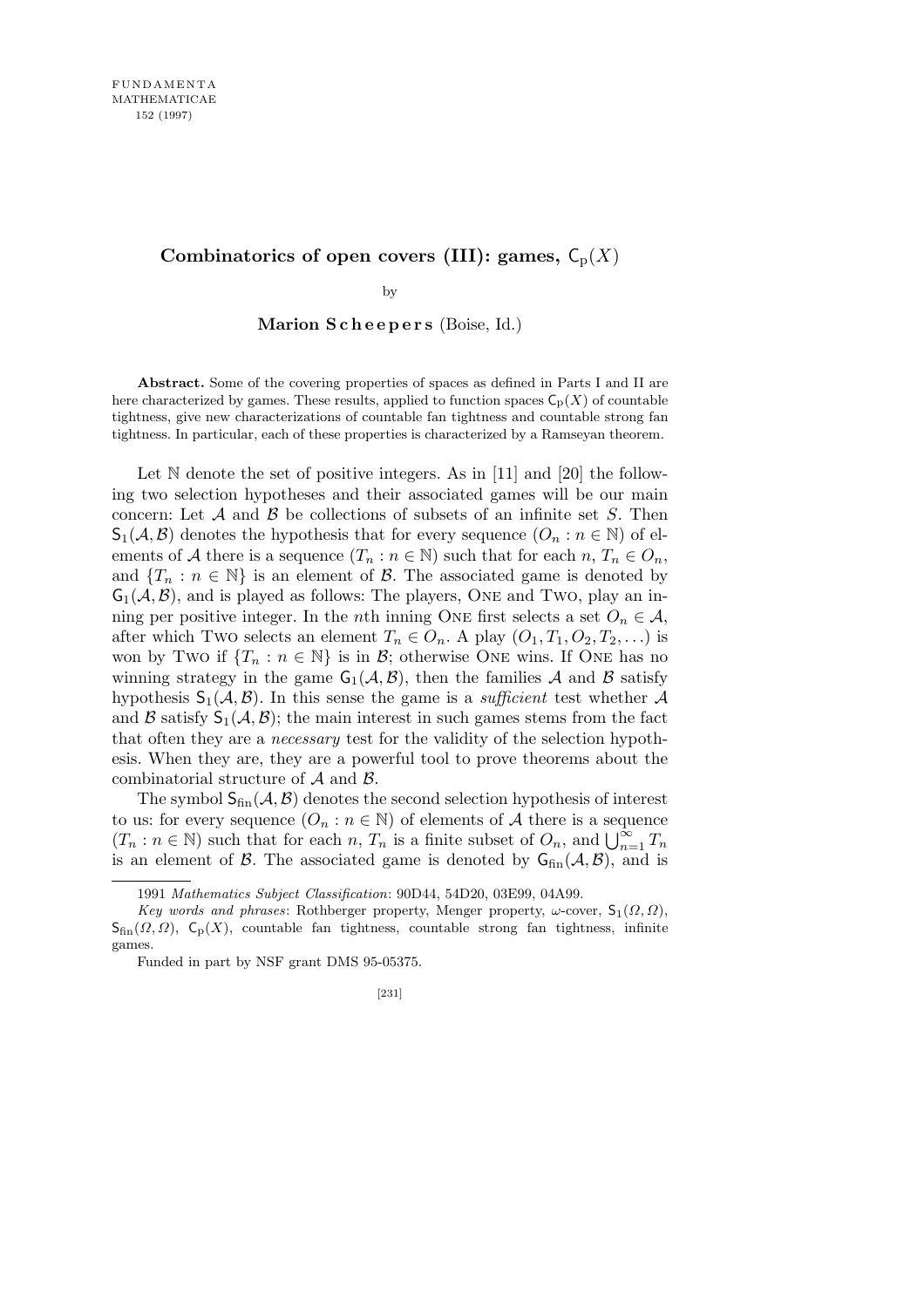played as follows: Two players, One and Two, play an inning per positive integer. In the *n*th inning ONE first selects a set  $O_n \in A$ , after which Two selects a finite subset  $T_n$  of  $O_n$ . A play  $(O_1, T_1, O_2, T_2, ...)$  is won by Two if  $\bigcup_{n=1}^{\infty} T_n$  is in *B*; otherwise ONE wins. If ONE has no winning strategy in the game  $G_{fin}(\mathcal{A}, \mathcal{B})$ , then the families  $\mathcal{A}$  and  $\mathcal{B}$  satisfy hypothesis  $S_{fin}(\mathcal{A}, \mathcal{B})$ .

For the duration of this paper  $X$  is an infinite Tikhonov space and  $\mathcal O$ denotes the collection of all open covers of X. The open cover  $U$  of X is an *ω*-*cover* if *X* is not a member of it and every finite subset of *X* is contained in an element of  $U$ . The symbol  $\Omega$  denotes the collection of all  $\omega$ -covers of X.

In the first two sections of the paper we study the two selection hypotheses and their associated games for the case when *A* and *B* are both *Ω*. We show that the nonexistence of a winning strategy for ONE in the associated game is a necessary (and sufficient) condition for the validity of the corresponding selection hypothesis (Theorems 2 and 5).

In the third section we turn our attention to spaces of countable tightness and  $\mathsf{C}_{\mathrm{p}}(X)$ :  $\mathbb{R}^X$  denotes the Cartesian product of X copies of the real line R, endowed with the Tikhonov product topology. The subset of *continuous* functions from *X* to  $\mathbb{R}$  with the topology it inherits from  $\mathbb{R}^{X}$  is denoted by  $C_p(X)$ ; this is the *topology of pointwise convergence*. Theorems of Arkhangel'ski˘ı, Arkhangel'ski˘ı and Pytkeev, Gerlits and Nagy, and Sakai expose a duality between the closure properties of  $C_p(X)$  and the combinatorics of open covers of *X*. We use the results from the first two sections to give Ramsey-theoretic characterizations of "classical" closure properties of  $\mathsf{C}_{\mathsf{p}}(X)$ , as well as a number of other characterizations normally associated with ultrafilters on the set of positive integers (Theorem 11 in Section 4 and Theorem 13 in Section 5). Directly after each of these two theorems we discuss to what extent they are theorems about the special spaces  $C_p(X)$ , and give two companion results (Theorems 11B and Theorem 13B), which give a connection with two cardinal numbers associated with combinatorics of the real line.

**1. Games and**  $S_1(\Omega, \Omega)$ **. Fritz Rothberger introduced the property**  $S_1(\mathcal{O}, \mathcal{O})$  in [18], Fred Galvin introduced the game  $G_1(\mathcal{O}, \mathcal{O})$  in [7] and Janusz Pawlikowski proved in [17]:

THEOREM 1 (Pawlikowski). *X* has property  $S_1(\mathcal{O}, \mathcal{O})$  if, and only if, ONE does not have a winning strategy in the game  $G_1(\mathcal{O}, \mathcal{O})$ .

Masaki Sakai introduced the property  $S_1(\Omega, \Omega)$  in [19]. The next theorem can be used to give unified proofs of some of the results of [11] and [20]. Here we shall use it in our analysis of  $C_p(X)$ .

THEOREM 2. *X* has property  $S_1(\Omega, \Omega)$  *if*, and only *if*, ONE does not *have a winning strategy in*  $\mathsf{G}_1(\Omega,\Omega)$ *.*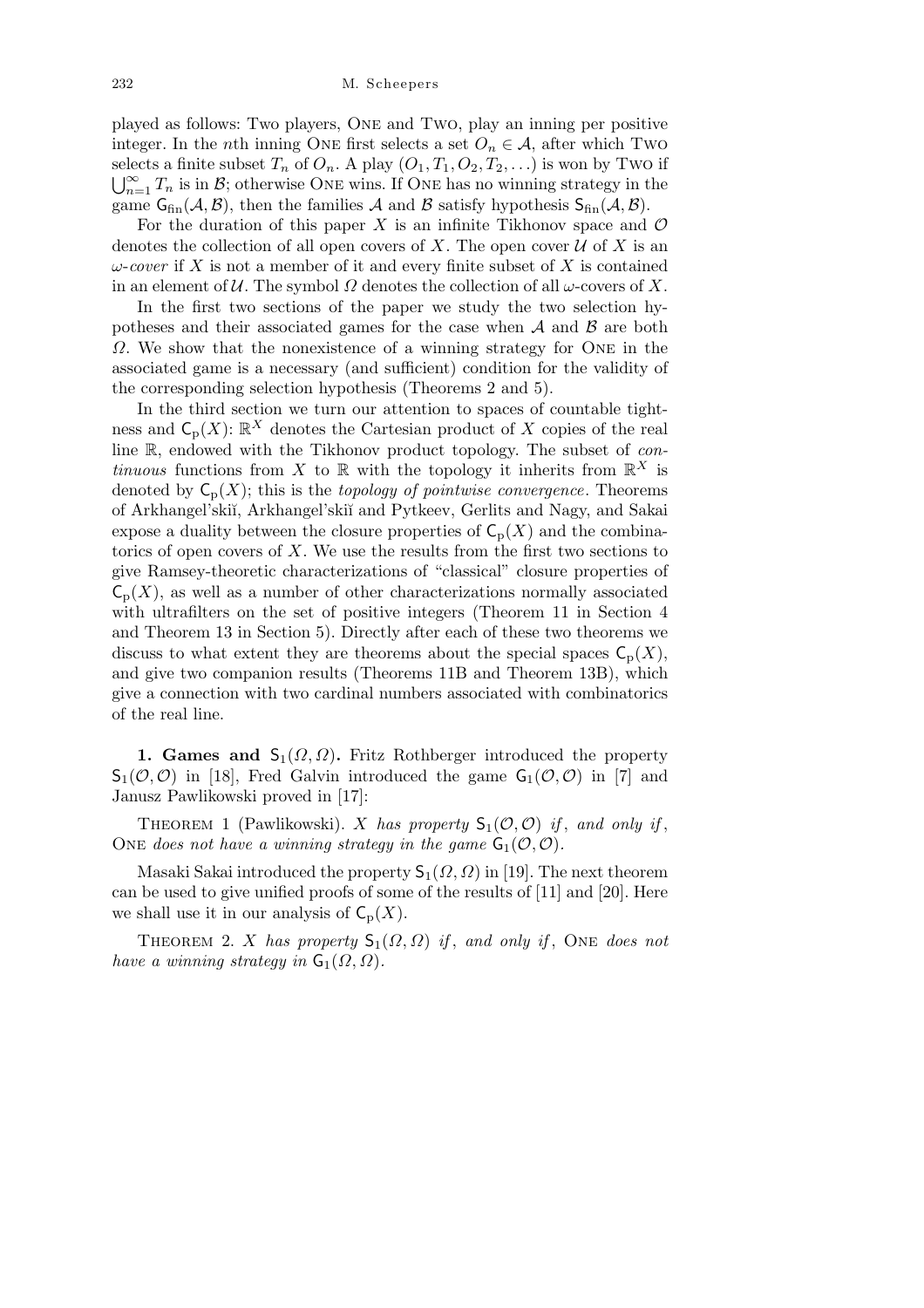The significant implication is that if *X* has property  $\mathsf{S}_1(\Omega,\Omega)$ , then ONE does not have a winning strategy in the corresponding game. The following fact from [19] is key to our proof of this:

THEOREM 3. *X* has property  $S_1(\Omega, \Omega)$  *if*, and only *if*, every finite power *of X has property*  $S_1(\mathcal{O}, \mathcal{O})$ *.* 

Towards proving Theorem 2, let *X* be a space with property  $\mathsf{S}_1(\Omega,\Omega)$ . We may assume that for  $m \neq n$ ,  $X^m$  and  $X^n$  are disjoint. For each *n*,  $X^n$ has property  $S_1(\mathcal{O}, \mathcal{O})$ , whence so does  $Y := \sum_{n=1}^{\infty} X^n$ .

Let *F* be a strategy for ONE of  $\mathsf{G}_1(\Omega, \Omega)$  on *X* and define a strategy *G* for ONE of  $G_1(\mathcal{O}, \mathcal{O})$  on *Y* as follows: With  $F(X) = (U_n : n \in \mathbb{N})$  ONE's first move in  $G_1(\Omega, \Omega)$  on *X*, define ONE's first move in  $G_1(\mathcal{O}, \mathcal{O})$  on *Y* by  $G(Y) = (U_m^n : m, n \in \mathbb{N})$ . Two responds with a set  $U_{m(1)}^{n(1)}$  from  $G(Y)$ . Then  $U_{m(1)}$  is a response of Two to  $F(X)$ . Apply *F* to find  $F(U_{m(1)}) = (U_{m(1),m})$ .  $m \in \mathbb{N}$ , an *ω*-cover of *X*. Then define  $G(U_{m(1)}^{n(1)}) = (U_{m(1),m}^n : n, m \in \mathbb{N})$ . Two responds with  $U_{m(1),m(2)}^{n(2)}$  from  $G(U_{m(1)}^{n(1)})$ ;  $U_{m(1),m(2)}$  is a response of Two to  $F(U_{m(1)})$ . First compute  $F(U_{m(1)}, U_{m(1),m(2)}) = (U_{m(1),m(2),m})$ .  $m \in \mathbb{N}$  and then define  $G(U_{m(1)}^{n(1)}, U_{m(1),m(2)}^{n(2)}) = (U_{m(1),m(2),m}^n : n, m \in \mathbb{N}),$ and so on.

As *Y* has property  $S_1(\mathcal{O}, \mathcal{O})$ , choose a *G*-play lost by ONE of  $G_1(\mathcal{O}, \mathcal{O})$ . It is of the form  $G(Y)$ *,*  $U_{m(1)}^{n(1)}$ *,*  $G(U_{m(1)}^{n(1)})$ *,*  $U_{m(1),m(2)}^{n(2)}$ *,..., where* 

$$
F(X), U_{m(1)}, F(U_{m(1)}), U_{m(1),m(2)},...
$$

is an *F*-play of  $\mathsf{G}_1(\Omega, \Omega)$ . Since  $U^{n(1)}_{m(1)}, U^{n(2)}_{m(1),m(2)}, \ldots$  is an open cover of *Y*, the sequence  $U_{m(1)}, U_{m(1),m(2)}, \ldots$  is an  $\omega$ -cover of X, and F is defeated.

**2.**  $S_{fin}(\Omega, \Omega)$  and games. Witold Hurewicz showed in [10] that  $S_{fin}(\mathcal{O}, \mathcal{O})$ is equivalent to a property which was introduced in [16] by Karl Menger. To distinguish it from another covering property also introduced by Hurewicz,  $S_{fin}(\mathcal{O}, \mathcal{O})$  is called *Menger's property*. In that same paper Hurewicz implicitly studied the game  $G_{fin}(\mathcal{O}, \mathcal{O})$ . Rastislav Telgársky later made this game explicit in [23]. Hurewicz proved in Theorem 10 of [10]:

THEOREM 4 (Hurewicz). *The space X has property*  $S_{fin}(\mathcal{O}, \mathcal{O})$  *if*, and *only if*, ONE *does not have a winning strategy in*  $G_{fin}(\mathcal{O}, \mathcal{O})$ *.* 

In Theorem 3.9 of [11] it was shown that a topological space has property  $S_{fin}(\Omega,\Omega)$  if, and only if, every finite power of X has the Menger property. Using this fact, the method of Theorem 2 and Hurewicz's Theorem, one proves: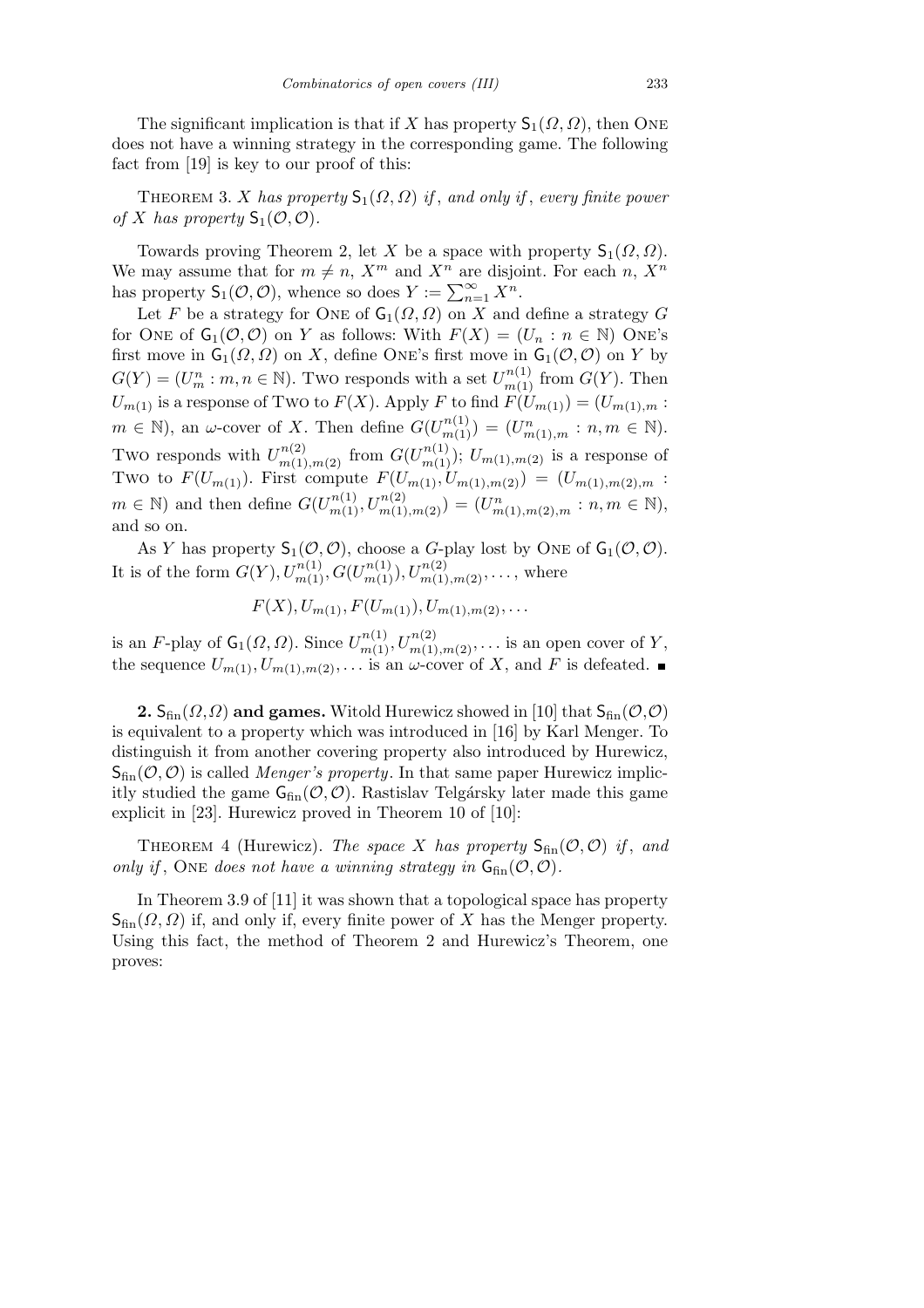THEOREM 5. *A space X* has property  $S_{fin}(\Omega, \Omega)$  *if*, and only *if*, ONE *has no winning strategy in*  $G_{fin}(\Omega, \Omega)$ *.* 

By results of [11] and of [20],  $S_{fin}(\Omega, \Omega)$  is also characterized by a partition relation reminiscent of the one introduced in [3] (Theorem 2.3(iii)) for P-point ultrafilters on the set of positive integers. This and several other characterizations of the property  $S_{fin}(\Omega, \Omega)$  have been proved by *ad hoc* methods. The game  $G_{fin}(\Omega, \Omega)$  can be used to give a fairly unified treatment of the theory of  $S_{fin}(\Omega, \Omega)$ . As with  $G_1(\Omega, \Omega)$ , we shall here use it to analyse  $C_p(X)$ .

**3. Countable tightness.** We use the following notation for a free ideal *J* of subsets of a set *S*:

$$
J^* = \{ S \setminus X : X \in J \}, \quad J^+ = \{ X \subseteq S : X \notin J \}.
$$

Then  $J^*$  is said to be the *dual* of *J*, and is a filter. Moreover,  $J^+$  is  $\{X \subseteq S:$  $(\forall Y \in J^*)(X \cap Y \neq \emptyset)$ . It is also customary to define these two notions for free filters in the obvious way.

If a space is not first countable then convergence of sequences does not describe its closure operator. The following notion is central to the several weakened forms of the sequential description of closures that have been considered: Since the main difficulties arise at points which are not isolated, we define this notion only for such points. For a space *Y* and for a nonisolated point  $y \in Y$ , the symbol  $\Omega_y$  denotes the set  $\{A \subset Y : y \notin A \text{ and } y \in \overline{A}\}.$ 

If *Y* is a  $\mathsf{T}_1$ -space, then for  $A \in \Omega_y$  those subsets of *A* which are not in  $Q_y$  is a free ideal on *A*, denoted by  $I_{y,A}$ . Then we have  $I_{y,A}^+ = \{B \in \Omega_y :$  $B \subseteq A$ . The dual  $I^*_{y,A}$  in *A* of this ideal is also denoted by  $\mathcal{F}_{y,A}$  and is the trace on *A* of subsets of *Y* having *y* in their interior.

A space has *countable tightness* if for any subset *A* and any  $x \in \overline{A}$ , there is a *countable*  $B \subseteq A$  with  $x \in \overline{B}$ . If *Y* has countable tightness we may at a nonisolated point *y* restrict our attention to the countable sets in  $\Omega_y$ . There is a standard way to obtain from a free ideal *J* on a countable set *S* a countably tight space: Let  $\infty$  be a point not in *S*, and define a topology *τJ* on *Y* :=  $S \cup \{\infty\}$  as follows: Every point of *S* will be isolated, while the open neighborhoods of  $\infty$  are sets of the form  $\{\infty\} \cup S \setminus X, X \in J$ . One can show that  $(Y, \tau_J)$  is a  $\mathsf{T}_4$ -space; since it is countable, it also has countable tightness. Moreover,  $\Omega_{\infty}$  is  $J^+$  and  $J^*$  is the filter of neighborhoods of  $\infty$ relativized to *S*.

In view of the preceding remarks, the study of *Ω<sup>y</sup>* at nonisolated points of a countably tight  $T_1$ -space encompasses the study on countable sets of free ideals *I*, their dual filters  $I^*$ , and their complements  $I^+$ . A lot is known about these objects, especially in the case where the ideal is maximal. It sometimes happens that combinatorial properties for filters are equivalent to each other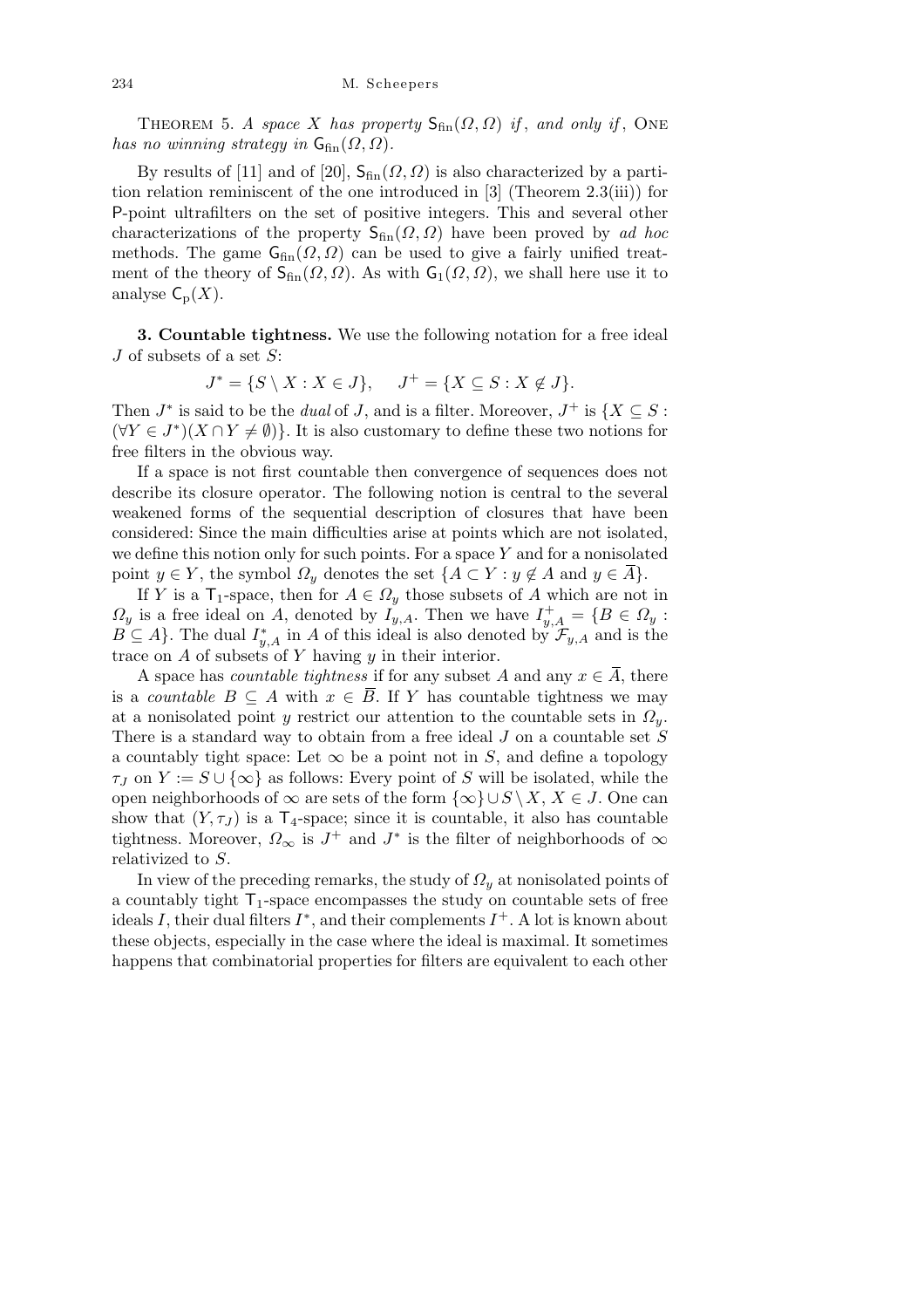when considered for "small" filters, but different from each other for maximal filters, and sometimes it happens that properties that are equivalent to each other for maximal filters are for general filters not equivalent to each other. Examples of these phenomena abound in the literature (see for example [3], [4] and [9]). It is natural to ask for which filters some of these combinatorial properties are equivalent. We shall show that for appropriate  $X$ ,  $C_p(X)$  is a rich source of such filters.

If *X* is uncountable then  $C_p(X)$  is not first countable but it could have countable tightness. The following consequence of a theorem of Arkhangel'ski˘ı and Pytkeev is a key tool in the study of countably tight function spaces. (A proof can be found in [2], Theorem II.1.1.)

Theorem 6 (Arkhangel'ski˘ı–Pytkeev). *For a Tikhonov space X*, *every finite power of X has the Lindelöf property if*, and only if,  $C_p(X)$  *has countable tightness.*

Gerlits and Nagy added a further important characterization in terms of *X* of the countable tightness of  $C_p(X)$  to this list—see [8]:

Theorem 7 (Gerlits–Nagy). *For a Tikhonov space X*, *every finite power of X has the Lindelöf property if*, *and only if*, *every* (*open*)  $\omega$ -*cover* of *X contains a countable subset which is an ω-cover.*

We now introduce for topological spaces a series of properties which are usually studied in connection with ultrafilters and relate these to two important strengthenings of countable tightness. Let *Y* be a countably tight  $T_1$ -space and let *y* be a nonisolated point of *Y*.

*Y* has *property*  $\mathsf{K}(\Omega_y, \Omega_y)$  if for every first countable compact Hausdorff space *Z*, for each  $A \in \Omega_y$ , and for every function  $f : A \to Z$ , if there is an  $a \in \mathbb{Z}$  such that for every neighborhood *U* of *a* the set  $\{t \in A : f(t) \in U\}$  $Q_y$ , then there is a  $B \subset A$  such that  $B \in \Omega_y$  and *a* is the unique limit point of the set  $\{f(x) : x \in B\}$ . An analogue of this property was introduced near the bottom of page 386 of [13] as a characterization of P-point ultrafilters on N.

Following the standard combinatorial definition of a P-point ultrafilter on N we say that *Y* has property  $P(\Omega_y, \Omega_y)$  if there is, for each descending sequence  $A_1 \supseteq \ldots \supseteq A_n \supseteq \ldots$  in  $\Omega_y$ , an *A* in  $\Omega_y$  such that for each  $n, A \setminus A_n$ is finite.

*Y* has *property*  $\mathsf{Q}(\Omega_u, \Omega_v)$  if for each countable  $A \in \Omega_v$ , for each partition of *A* into pairwise disjoint finite sets, there is an element of  $\Omega$ <sub>*y*</sub> which is a subset of *A* and meets each of the blocks of the partition in a single point.

The following definitions are inspired by Booth's characterization of Ppoint ultrafilters in Theorem 4.7(iv) and of Ramsey ultrafilters in Theorem 4.9(iii) of [5]: *Y* has *property*  $B_{linear}(\Omega_y, \Omega_y)$  if for every  $A \in \Omega_y$  and for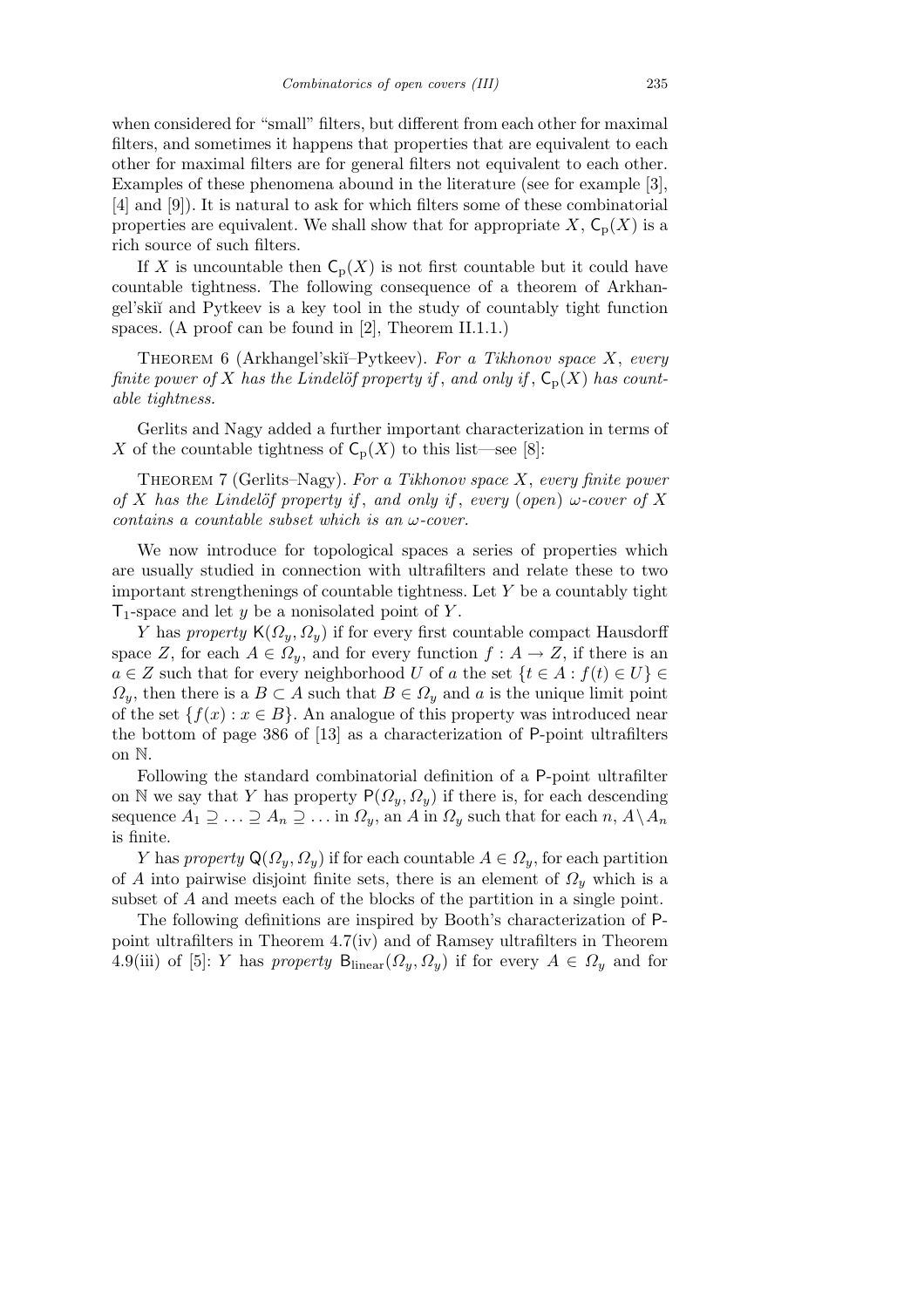every linear order *R* of *A* there is a  $B \subseteq A$  such that  $B \in \Omega_y$ , and the order type of *B* relative to *R* is  $\omega$  or  $\omega^*$ . The space has *property*  $B_{\text{tree}}(Q_y, Q_y)$  if for each  $A \in \Omega$ <sup>*y*</sup> and for each tree order *R* of *A* there is a  $B \in \Omega$ <sup>*y*</sup> which is a chain or an antichain of the tree (*A, R*).

The following two properties feature in [5], Theorem  $4.9(v)$ , in [9], Definition 1.11 and Corollary 1.15 and the definition after Proposition 6.4, and in [15], Proposition 0.8: *Y* has *property*  $\text{Ind}_{fin}(\Omega_y, \Omega_y)$  if there is, for every descending sequence  $(A_n : n \in \mathbb{N})$  in  $\Omega_y$  and each bijective enumeration  $(a_m : m \in \mathbb{N})$  of  $A_1$ , a function  $H : \mathbb{N} \to [\mathbb{N}]^{<\aleph_0}$  such that: if  $m < n$  then  $\sup H(m) < \sup H(n)$  and  $|H(m)| < |H(n)|$ ;  $\bigcup_{n=1}^{\infty}$  $\sum_{n=1}^{\infty} \{a_j : j \in H(n)\} \in \Omega_y;$  for  $\{a_j : j \in H(n+1)\} \subseteq A_{\sup H(n)}$ . The space has *property*  $\text{Ind}_1(\Omega_y, \Omega_y)$ if for every descending sequence  $(A_n : n \in \mathbb{N})$  in  $\Omega_y$  and for every bijective enumeration  $(a_m : m \in \mathbb{N})$  of  $A_1$ , there is a strictly increasing function  $g: \mathbb{N} \to \mathbb{N}$  such that  $\{a_{g(n)}: n \in \mathbb{N}\} \in \Omega_y$ , and for each  $n, a_{g(n+1)} \in A_{g(n)}$ .

The next two definitions are also inspired by characterizations of P-point or Ramsey ultrafilters by various authors—for example in [3] and [4]. *Y* has property  $C_{fin}(\Omega_y, \Omega_y)$  if, for each  $A \in \Omega_y$  and for every function  $f : A \to \omega$ , either there is a subset *B* of *A* such that  $B \in \Omega_y$  and *f* is finite-to-one on *B*, or *f* is constant on *B*. The following equivalent form of this assertion is  $\omega$ , or *f* is constant on *B*. The ionowing equivalent form of the often used: for each *A* in  $\Omega_y$  and for each partition  $A = \bigcup_{n=1}^{\infty}$  $\sum_{n=1}^{\infty} A_n$  such that no  $A_n$  is in  $\Omega_y$ , there is a  $B \subseteq A$  such that  $B \in \Omega_y$  and for each  $n, B \cap A_n$ is finite.

The space has property  $C_1(\Omega_y, \Omega_y)$  if, for each  $A \in \Omega_y$  and for every function  $f: A \to \omega$ , either there is a subset *B* of *A* such that  $B \in \Omega_y$  and *f* is one-to-one on *B*, or there is a subset *B* of *A* such that  $B \in \Omega$ <sup>*y*</sup> and *f* is constant on *B*. This statement in turn is equivalent to the following: for each *A* in  $\Omega_y$  and for each partition  $A = \bigcup_{n=1}^{\infty}$  $\sum_{n=1}^{\infty} A_n$  such that no  $A_n$  is in  $\Omega_y$ , there is a  $B \subseteq A$  such that  $B \in \Omega_y$  and for each  $n, B \cap A_n$  has at most one element.

**4. Countable fan tightness.** A topological space *Y* has *countable fan tightness at y* if the selection hypothesis  $S_{fin}(\Omega_y, \Omega_y)$  holds. The game  $G_{fin}(\Omega_v, \Omega_v)$  is the *countable fan tightness game at y*. A space has *countable fan tightness* if it has countable fan tightness at each element. Countable fan tightness implies countable tightness, but not conversely. Moreover, for a  $\mathsf{T}_1$ -space *Y* of countable tightness and for a nonisolated point  $y \in Y$ , countable fan tightness at *y* is equivalent to saying that for every countable  $A \in \Omega_y$  the filter  $\mathcal{F}_{y,A}$  satisfies the selection property  $S_{fin}(\mathcal{F}_{y,A}^+, \mathcal{F}_{y,A}^+)$ . Accordingly, let us say that a free filter  $\mathcal F$  on a countable set  $\check S$  is a *fan tight* filter if it has the selection property  $S_{fin}(\mathcal{F}^+,\mathcal{F}^+).$ 

According to A. Mathias a family *A* of subsets of a countable set *A* is a *moderately happy family* if there is a free filter *F* on *A* such that  $A = \mathcal{F}^+$ ,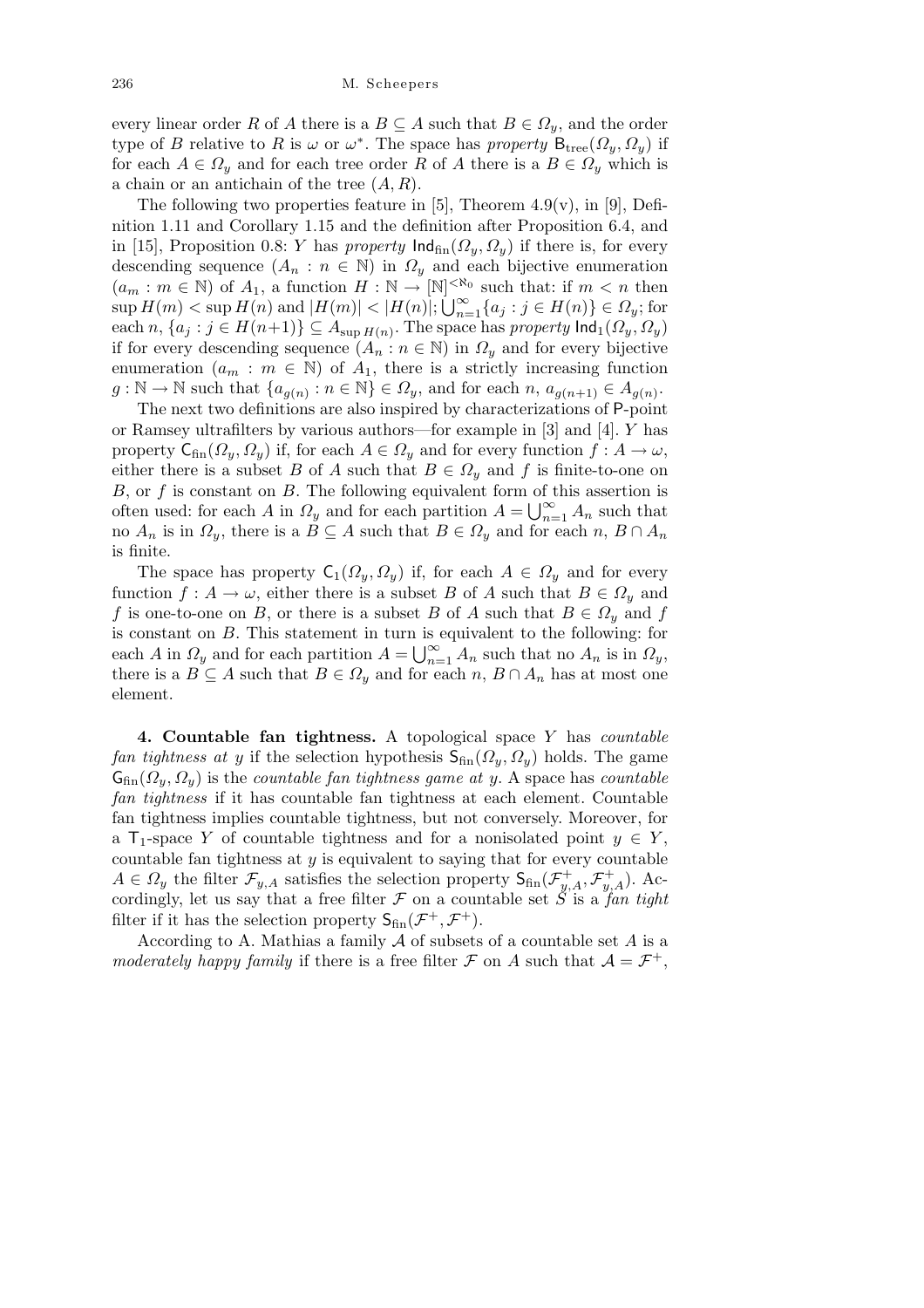and for every *descending* sequence  $(A_n : n \in \mathbb{N})$  of elements of A, there is an element *X* of *A* such that for each  $n, X \setminus A_n$  is finite. He calls the dual ideal  $\mathcal{F}^* := \{A \setminus X : X \in \mathcal{F}\}\$ a *moderately happy ideal* ([15], Definitions 9.0 and 9.1); S. Grigorieff calls  $\mathcal{F}^*$  a P-*point ideal* ([9], Definition 1.8 and Proposition 1.9) or a *weak p*-*T*-*ideal* ([9], Definition 6.3 and Proposition 6.4). Thus, if *F* is a fan tight filter, then  $\mathcal{F}^+$  is a moderately happy family and  $\mathcal{F}^*$  is a P-point ideal.

Let  $P$  and  $Q$  be collections of subsets of the set  $S$  and let  $n$  and  $k$  be in N. The symbol  $\mathcal{P} \to [\mathcal{Q}]_2^2$  means that for each element *A* of  $\mathcal P$  and for each function  $f : [A]^2 \to \{0,1\}$  there is a  $B \subseteq A$ , a finite-to-one function *g* with domain *B* and an  $i \in \{0,1\}$  such that  $B \in \mathcal{Q}$ , and for all *b* and *c* in *B*,  $f(\lbrace b, c \rbrace) = i$  whenever  $g(b) \neq g(c)$ . We say that *B* is *eventually homogeneous for f*. The symbol  $\mathcal{P} \to (\mathcal{Q})_k^n$  means that for each element A of *P* and for each function  $f : [A]^n \to \{1, \ldots, k\}$  there is a  $B \subseteq A$  and an  $i \in \{1, \ldots, k\}$  such that  $B \in \mathcal{P}$ , and *f* has the value *i* on  $[B]^n$ .

**4.1.** *Countable fan tightness for*  $C_p(X)$ . In view of the work in [11] the following theorem of Arkhangel'skiĭ [1] connects countable fan tightness in topological function spaces with the combinatorial property  $S_{fin}(\Omega, \Omega)$  of open covers:

Theorem 8 (Arkhangel'ski˘ı). *For a Tikhonov space X*, *every finite power* of *X* has Menger's property if, and only if,  $C_p(X)$  has countable fan tight*ness.*

It is well known that the set of irrational numbers does not have Menger's property, and that Menger's property is preserved by continuous images. The fact that addition is a continuous function from  $\mathbb{R}^2$  to  $\mathbb R$  implies that if *X* is a set of real numbers such that  $X + X$  is the set of irrational numbers, then all finite powers of *X* have the Lindelöf property but  $X<sup>2</sup>$  does not have the Menger property. Then  $C_p(X)$  has countable tightness, but does not have countable fan tightness. Such a set of real numbers exists. To see this, let  $(x_\alpha : \alpha < 2^{\aleph_0})$  bijectively enumerate the set of irrational numbers. If *y* is a real number and  $Y \subseteq \mathbb{R}$  is a set of cardinality less than  $2^{\aleph_0}$ , then the set  ${t :$  for some *u* in *Y*,  $y - t + u$  or  $t + u$  is rational or  $t + y$  is rational} has cardinality less than  $2^{\aleph_0}$ . Thus, letting  $x_\alpha$  play the role of *y* and letting *Y* be the already selected *z*'s and *t*'s, we can recursively choose  $z_\alpha$  and  $t_\alpha$ ,  $\alpha < 2^{\aleph_0}$ , such that:

- 1.  $x_0 + t_0$  is irrational, and put  $z_0 = x_0 t_0$ ;
- 2. For  $0 < \beta < 2^{\aleph_0}$  and for all  $\delta$  less than  $\beta$  each of  $t_\beta + z_\delta$ ,  $t_\beta + t_\delta$ ,  $x_{\beta} - t_{\beta} + z_{\delta}$  and  $x_{\beta} - t_{\beta} + t_{\delta}$  is irrational, and put  $z_{\beta} = x_{\beta} - t_{\beta}$ .

Then  $X = \{z_{\beta} : \beta < 2^{\aleph_0}\} \cup \{t_{\gamma} : \gamma < 2^{\aleph_0}\}\$ is the required set.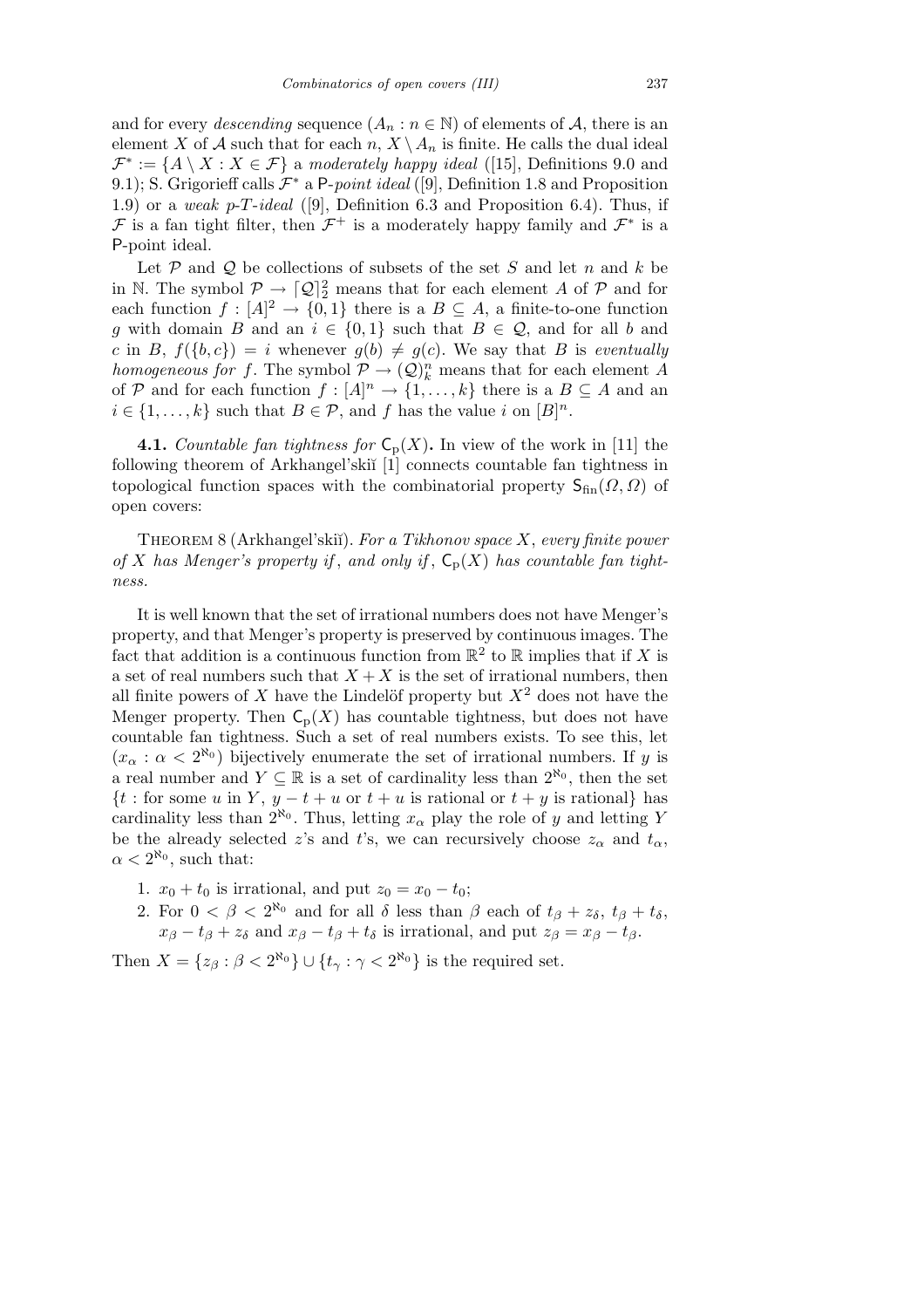We use the operation  $\text{Coz}(f, \delta) := \{x \in X : |f(x)| < \delta\}$  which associates open subsets of *X* with  $f \in \mathsf{C}_{p}(X)$  and positive real numbers  $\delta$ , to translate back-and-forth between closure properties of  $C_p(X)$  and cover properties of *X*. We use **o** to denote the constant function with value 0 from *X* to R. Since  $C_p(X)$  is a topological vector space, it is homogeneous. Thus determining if a point belongs to the closure of a set reduces to determining if **o** belongs to the closure of a corresponding set. Similarly, when playing the countable fan tightness game on  $C_p(X)$ , we may assume that the point at which it is played is **o**. We shall use the following lemmas about  $\Omega_0$  heavily:

Lemma 9. *If X is an infinite Tikhonov space*, *then there is a sequence*  $(g_n : n < \omega)$  *in*  $\Omega_o$  *such that for each n*,  $g_n$  *is nonnegative and there is an x such* that  $g_n(x) = 1$ , and for all *m* and *n*, if  $m \neq n$ , then for all *x*,  $g_m(x) \cdot g_n(x) = 0.$ 

LEMMA 10. Let *A* and *B* be elements of  $\Omega_o$ , let *C* and *D* be subsets of  $\mathcal{C}_{\mathbf{p}}(X)\setminus\{\mathbf{o}\}\}\$ , *let h be an element of*  $\mathcal{C}_{\mathbf{p}}(X)$  *and let*  $(g_n : n < \omega)$  *be a sequence as in Lemma* 9*. Then*:

- $(1) \{ |f| : f \in C \} \in \Omega_0 \text{ if, and only if, } C \in \Omega_0$ .
- $(2) \{f + g : f \in A \text{ and } g \in B\} \in \Omega_0$ .
- $(3) \{ |f| + h : f \in A \} \in \Omega_h$ .
- $(4)$  *If*  $\{a \in A : (\exists c \in C)(|c| \le |a|)\} \in \Omega_0$ , then  $C \in \Omega_0$ .
- (5) If  $\{|f| + |g| : f \in C$  and  $g \in D\} \in \Omega_0$ , then C and D are in  $\Omega_0$ .
- (6) *If*  $(c_n : n < \omega)$  *bijectively enumerates C* and  $\{|c_n| + g_n : n < \omega\} \in \Omega_0$ , *then*  $C \in \Omega$ **o***.*

THEOREM 11. Let *X* be a Tikhonov space such that  $C_p(X)$  has countable *tightness. Then the following are equivalent*:

- (a)  $C_p(X)$  *has countable fan tightness.*
- (b) One *does not have a winning strategy in the game*  $G_{fin}(\Omega_o, \Omega_o)$ .
- (c)  $C_p(X)$  *has property*  $\text{Ind}_{fin}(\Omega_o, \Omega_o)$ .
- (d)  $C_p(X)$  *has property*  $K(\Omega_o, \Omega_o)$ .
- (e)  $C_p(X)$  *has property*  $P(\Omega_o, \Omega_o)$ .
- (f)  $\Omega_{\mathbf{o}} \to [\Omega_{\mathbf{o}}]_2^2$ .
- (g)  $C_p(X)$  *has property*  $B_{linear}(\Omega_o, \Omega_o)$ .
- (h)  $C_p(X)$  *has property*  $C_{fin}(\Omega_o, \Omega_o)$ .

P r o o f. (a) $\Rightarrow$ (b). Since  $C_p(X)$  has countable fan tightness, X has property  $S_{fin}(\Omega, \Omega)$ . Then ONE has no winning strategy in  $G_{fin}(\Omega, \Omega)$ , played on *X*. We use this information to prove (b).

Fix a well-ordering  $\prec$  of the finite subsets of  $C_p(X)$ . Let  $\sigma$  be a strategy for ONE of  $G_{fin}(\Omega_o, \Omega_o)$ . Since  $C_p(X)$  has countable tightness we may assume that all One's moves are countable sets. By (1) of Lemma 10 we may assume that each element of each move of ONE is nonnegative. Let  $(q_n : n < \omega)$  be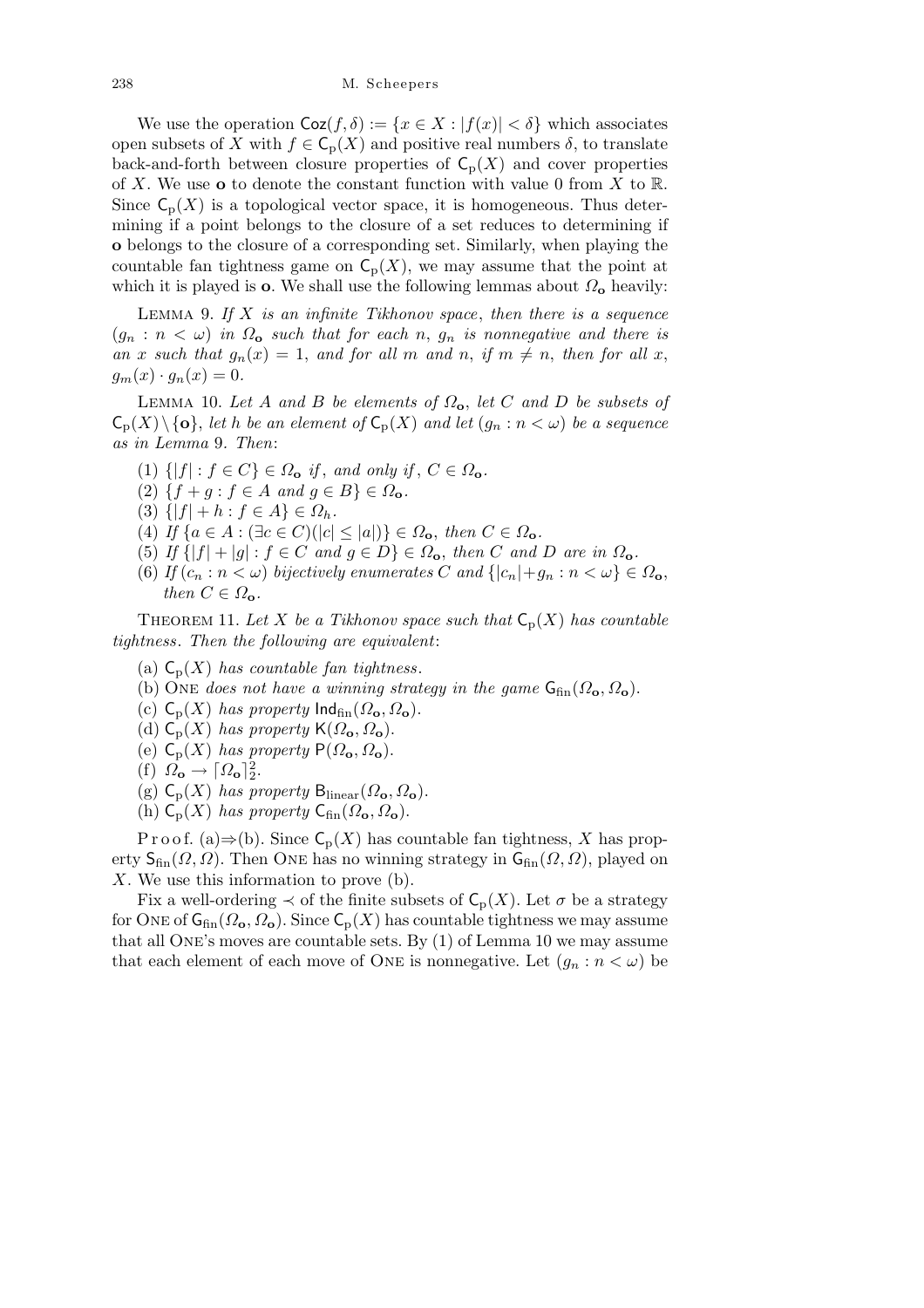a sequence as in Lemma 9. Use  $\sigma$  as follows to define a strategy  $\tau$  for ONE of  $G_{fin}(\Omega,\Omega)$  on X:

Let  $(f_n : n < \omega)$  bijectively enumerate  $\sigma(C_p(X))$ , the first move of ONE of  $G_{fin}(\Omega_0, \Omega_0)$ . For each *n* the set  $U_n := \text{Coz}(f_n + g_n; 1/2)$  is an open proper (because at some  $x, f_n(x)+g_n(x) \ge 1$ ) subset of  $X$ . Since  $\{f_n+g_n : n < \omega\}$  is in  $\Omega_{\mathbf{o}}, \tau(X) = \{U_n : n < \omega\}$  is a legitimate move of ONE of  $\mathsf{G}_{\text{fin}}(\Omega, \Omega)$  played on *X*: For let *F* be a finite nonempty subset of *X*. All but finitely many of the  $g_n$ 's are zero on *F*. Choose *n* so large that at each  $x \in F$ ,  $f_n(x) < 1/2$ . Then  $F \subseteq U_n$ . For  $S_1 \subseteq \tau(X)$  a move of Two of  $G_{fin}(\Omega, \Omega)$ , let  $T_1$  be the  $\prec$ -least finite subset of  $\sigma(C_p(X))$  with  $S_1 = \{ \text{Coz}(f_j + g_j, 1/2) : f_j \in T_1 \}.$ Then *T*<sub>1</sub> is a legitimate move of Two of  $G_{fin}(\Omega_0, \Omega_0)$ . Let  $F_1 \subseteq \omega$  be the finite set with  $T_1 = \{f_n : n \in F_1\}.$ 

To determine  $\tau(S_1)$  look at the response  $\sigma(T_1) = (f_{F_1,n}: n < \omega)$ , enumerated bijectively, of ONE of  $G_{fin}(\Omega_0, \Omega_0)$ . Then for each  $n, U_{F_{1},n} :=$  $\text{Coz}(f_{F_1,n} + g_n, (1/2)^2)$  is an open proper subset of *X* and  $\tau(S_1) = (U_{F_1,n} :$  $n < \omega$ ) a valid move of ONE of  $G_{fin}(\Omega, \Omega)$  on *X*. Two of this game responds with a finite subset  $S_2$  of  $\tau(S_1)$ . Let  $T_2$  be the  $\prec$ -least finite subset of  $\sigma(T_1)$ such that  $S_2 = \{U_{F_1,n} : f_{F_1,n} \in T_1\}$ , and let  $F_2 \subset \omega$  be the finite set with  $T_2 = \{f_{F_1,n} : n \in F_2\}.$ 

To determine  $\tau(S_1, S_2)$  look at the response  $\sigma(T_1, T_2) = (f_{F_1, F_2, n})$ :  $n < \omega$ ), enumerated bijectively, of ONE of  $G_{fin}(\Omega_o, \Omega_o)$ . For each *n*,  $U_{F_1, F_2, n} = \text{Coz}(f_{F_1, F_2, n} + g_n, (1/2)^3)$  is an open proper subset of *X* and  $\tau(S_1, S_2) = (U_{F_1, F_2, n} : n < \omega)$  is a valid move of ONE of  $G_{fin}(\Omega, \Omega)$ .

Continuing like this we define a strategy  $\tau$  for ONE of  $G_{fin}(\Omega, \Omega)$ . But  $\tau$ is not a winning strategy. Look at a  $\tau$ -play  $\tau(X), S_1, \tau(S_1), S_2, \tau(S_1, S_2), \ldots$ which was lost by ONE of  $G_{fin}(\Omega, \Omega)$ . Corresponding to it we have a  $\sigma$ play  $\sigma(C_p(X))$ ,  $T_1$ ,  $\sigma(T_1)$ ,  $T_2$ ,  $\sigma(T_1, T_2)$ , ... of  $G_{fin}(\Omega_0, \Omega_0)$ . The correspondence between these two plays is such that for a sequence  $F_1, \ldots, F_n, \ldots$  of finite subsets of  $\omega$  we have, for each  $n, T_n = \{f_{F_1,...,F_{n-1},m} : m \in F_n\}$  and  $S_n = \{ \text{Coz}(f_{F_1,...,F_{n-1},m} + g_m, (1/2)^n) : f_{F_1,...,F_{n-1},m} \in T_n \}.$ 

Since  $\bigcup_{n=1}^{\infty} S_n$  is an *ω*-cover of *X* it follows that **o** is in  $\overline{\bigcup_{n=1}^{\infty} T_n}$ . But then ONE of  $G_{fin}(\Omega_o, \Omega_o)$  lost this play despite following the strategy  $\sigma$ .

(b)*⇒*(c). Let (*A<sup>n</sup>* : *n ∈* N) be a descending sequence from *Ω***<sup>o</sup>** and enumerate  $A_1$  bijectively as  $(a_n : n \in \mathbb{N})$ . Define a strategy  $\sigma$  for ONE in the game  $G_{fin}(\Omega_o, \Omega_o)$  as follows: ONE's first move is  $\sigma(C_p(X)) = A_1$ . If Two responds with the finite subset  $T_1$  then ONE computes  $x_1 := 1 + \sup\{j : a_j \in$ *T*<sub>1</sub><sup>}</sup>, and plays  $\sigma(T_1) = \{a_j \in A_{x_1} : j > x_1\}$ . If Two now responds with a finite subset  $T_2 \subset \sigma(T_1)$ , then ONE first computes  $x_2 \geq 1 + \sup\{j : a_j \in T_2\}$ so large that  $|\{j : a_j \in A_{x_1} \text{ and } j \le x_2\}| > x_1 \text{ and } a_{x_2} \in A_{x_1}.$  Then One plays  $\sigma(T_1, T_2) := \{a_j \in A_{x_2} : j > x_2\}$ . If Two responds with the finite set  $T_3 \subset \sigma(T_1, T_2)$  then ONE first computes  $x_3 \geq 1 + \sup\{j : a_j \in T_3\}$  so large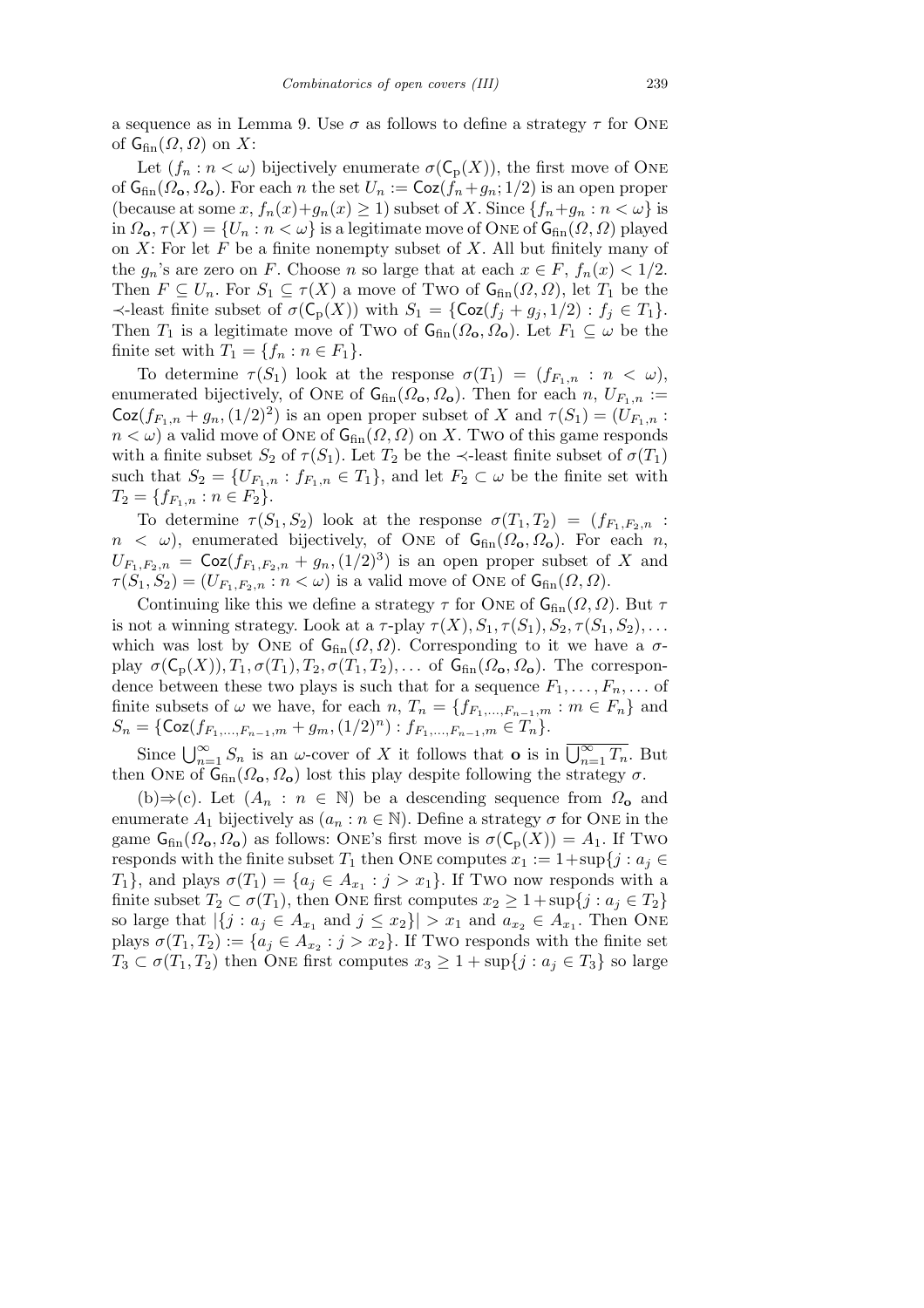that  $|\{j : a_j \in A_{x_2} \text{ and } j \le x_3\}| > x_1 + x_2$ , and  $a_{x_3} \in A_{x_2}$ . Then ONE plays  $\sigma(T_1, T_2, T_3) = \{a_j \in A_{x_3} : j > x_3\}$ , and so on.

By (b) there is a  $\sigma$ -play lost by ONE, say  $\sigma(C_p(X)), T_1, \sigma(T_1), T_2$ ,  $\sigma(T_1, T_2), T_3, \ldots$  Using the associated sequence  $x_1, x_2, x_3, \ldots$ , define *H* :  $\mathbb{N}$  →  $[\mathbb{N}]^{<\aleph_0}$  as follows:  $H(1) = \{1, \ldots, x_1\}, H(2) = \{j : a_j \in A_{x_1} \text{ and } j \leq j\}$  $x_2$ ,  $H(3) = \{j : a_j \in A_{x_2} \text{ and } j \leq x_3\}$ , and so on. Observe that for each *n*, sup  $H(n) = x_n$ ,  $|H(1)| = x_1$  and for  $n > 1$ ,  $|H(n)| > x_1 + \ldots + x_{n-1}$ . Moreover, for each *n*,  $T_{n+1} \subseteq \{a_j : j \in H(n+1)\} \subset A_{\sup H(n)}$ . Since  $\bigcup_{n=1}^{\infty} T_n \in \Omega_0$ , *H* is as required.

(c)*⇒*(d). Let *Z* be a first countable compact Hausdorff space and let  $A \in \Omega$ **o** and a function  $f : A \to Z$  be given such that for an element *a* of *Z*,  ${x \in A : f(x) \in U} \in \Omega_0$  for each neighborhood *U* of *a*. Choose a sequence  $(V_n : n \in \mathbb{N})$  of nonempty open subsets of *Z* such that: *a* is an element of each,  $\overline{V}_n \subset V_m$  whenever  $m < n$ , for each open set *U* containing *a* there is an *n* with  $V_n \subset U$ , and  $\{a\} = \bigcap_{n < \infty} V_n$ . Since  $\mathsf{C}_p(X)$  has countable tightness we may assume that *A* is countable.

Define a descending sequence of elements of  $\Omega_0$  as follows:  $A_1 = \{x \in A :$ *f*(*x*)  $∈$  *V*<sub>1</sub>}. For each *n* put  $A_{n+1} = \{x \in A_n : f(x) \in V_{n+1}\}$ . Enumerate  $A_1$ bijectively as  $(a_n : n \in \mathbb{N})$ . By (c) let  $H : \mathbb{N} \to [\mathbb{N}]^{< \aleph_0}$  be a function such that: for each  $n, \{a_j : j \in H(n+1)\} \subset A_{\sup H(n)}$ ; for  $m < n$ ,  $\sup H(m) <$ <br> $\sup H(m)$  and  $|H(m)| \leq |H(n)|$ ,  $R + |S| \leq \{c_j : j \in H(n)\} \subset Q$ . Thus for  $\sup H(n)$  and  $|H(m)| < |H(n)|$ ;  $B = \bigcup_{n=1}^{\infty} \{a_j : j \in H(n)\} \in \Omega_0$ . Thus for each *n*, for all but finitely many points *x* from *B*,  $f(x) \in V_n$ . So *a* is the unique limit point of the values of *f* on *B*.

(d)*⇒*(e). Let (*A<sup>n</sup>* : *n ∈* N) be a descending sequence of subsets of *X* such that for each *n*, **o** is in  $\overline{A}_n \setminus A_n$ . Define a function f from  $A_1$  to the compact Hausdorff space  $\omega_2$  so that for each  $x \in A_1$ ,

$$
f(x)(n-1) = \begin{cases} 1 & \text{if } x \in A_n, \\ 0 & \text{otherwise.} \end{cases}
$$

Consider the element *h* of *<sup>ω</sup>*2 which is equal to 1 everywhere. Then for each  $m > 0$  the set  $\{x \in A_1 : i \leq m \Rightarrow f(x)(i) = 1\}$  contains the set  $A_m$ , an element of  $\Omega_o$ ; it follows that for each neighborhood *U* of *h* the set  ${x \in A_1 : f(x) \in U}$  is in *Ω***o**. Apply (c) to find a subset *B* of *A*<sub>1</sub> such that *h* is the unique limit point of  $\{f(x) : x \in B\}$ . Then for each *n* the set  $B \setminus A_n$ is finite.

(e)⇒(f). Let *A* be an element of  $\Omega$ <sub>o</sub> and let  $f : [A]^2 \to \{0,1\}$  be given. Since we are assuming that  $C_p(X)$  has countable tightness we may assume that *A* is countable. Enumerate *A* bijectively as  $(a_n : n < \omega)$ .

Recursively choose  $i_0, i_1, \ldots, i_n, \ldots \in \{0, 1\}$  and a descending sequence  $A_0 \supseteq A_1 \supseteq \ldots \supseteq A_n \supseteq \ldots$  of subsets of *A* which are in  $\Omega_0$  such that

- 1.  $A_0 = \{a_n : n > 1 \text{ and } f(\{a_0, a_n\}) = i_0\}$ , and for each *n*,
- 2.  $A_{n+1} = \{a_m \in A_n : m > n+2 \text{ and } f(\{a_{n+1}, a_m\}) = i_{n+1}\}.$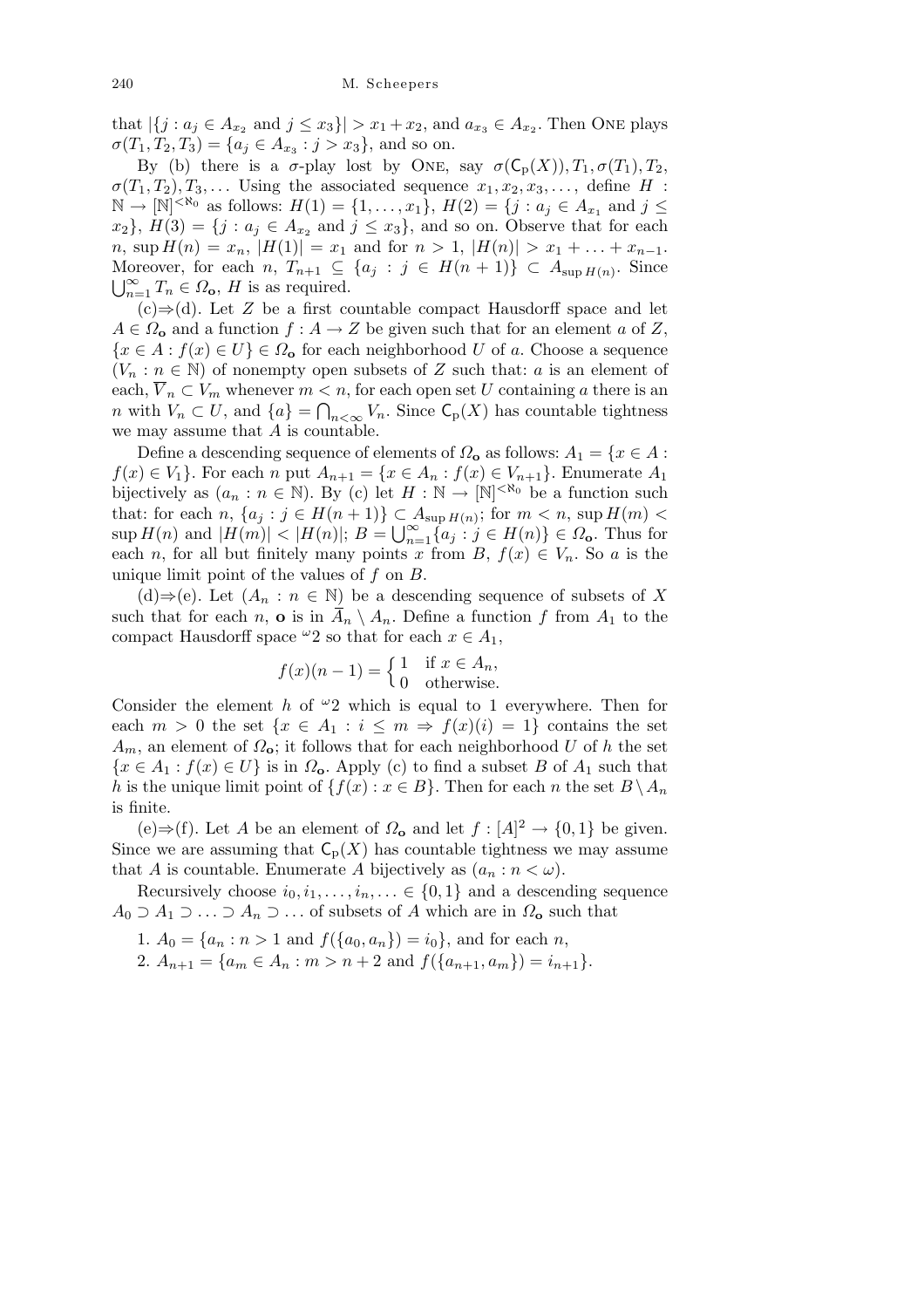Then for each *n*,  $a_{n+1} \notin A_n$ . Apply  $P(\Omega_0, \Omega_0)$  to the sequence of  $A_n$ 's to find a  $B \in \Omega_0$  such that  $B \subset A_0$  and for each  $n, B \setminus A_n$  is finite.

Write  $B = B_0 \cup B_1$ , where for  $j \in \{0, 1\}$  we have  $B_j = \{a_n \in B : i_n = j\}$ . For one of the two values of *j* we have  $B_j \in \Omega_0$ ; we may assume that  $B_0 \in \Omega_{\mathbf{o}}$ .

List  $B_0$  as  $(a_{n_j}: j < \omega)$  using the earlier enumeration of *A*. We may assume that for all  $k < m$ , the largest  $n_j$  with  $a_{n_j} \notin A_k$  is less than the largest  $n_i$  with  $a_{n_i} \notin A_m$ . Define, recursively, sequences  $j_1 < \ldots < j_k < \ldots$ of positive integers and  $C_0, C_1, \ldots, C_k, \ldots$  of finite subsets of *B* so that:  $C_0 = \{a_{n_0}\}, C_1 = \{a_{n_1}, \ldots, a_{n_{j_1}}\}, \text{ where } j_1 \geq 0 \text{ is maximal with } a_{n_{j_1}} \notin$  $A_{n_0}$ , and  $C_{k+1} = \{a_{n_{j_k+1}}, \ldots, a_{n_{j_{k+1}}} \}$ , where  $j_{k+1} > j_k$  is maximal with  $a_{n_{j_{k+1}}} \notin A_{n_{j_k}}.$ 

Then the sequence  $(C_k : k < \omega)$  is a partition of B into disjoint finite<br>sets, and at least one of  $\bigcup_{k=1}^{\infty} C_{2k}$  or  $\bigcup_{k=1}^{\infty} C_{2k-1}$  is in  $\Omega_o$ . Whichever of these it is, verifies the claimed partition property.

(f)*⇒*(g). Let *A* be an element of *Ω***<sup>o</sup>** and let *R* be a linear ordering of *A*. Since  $C_p(X)$  has countable tightness we may assume that *A* is countable. Enumerate *A* bijectively as  $(a_n : n < \omega)$ . Then define  $\phi : [A]^2 \to \{0, 1\}$  so that

$$
\phi(\{a_m, a_n\}) = \begin{cases} 0 & \text{if } m < n \text{ and } a_m R a_n, \\ 1 & \text{otherwise.} \end{cases}
$$

By (c) we find a set  $B \subset A$  and an  $i \in \{0,1\}$ , and a finite-to-one function  $g : B \to \omega$  such that  $B \in \Omega_0$  and for all  $b, c \in B$  we have  $\phi({b, c}) = i$ whenever  $g(b) \neq g(c)$ . If  $i = 1$ , then it follows that *B* has order type  $\omega$ relative to *R*; if  $i = 0$ , then *B* has order type  $\omega^*$  relative to *R*.

 $(g) \Rightarrow (h)$ . Let *A* ∈  $\Omega$ <sub>o</sub> and a function *f* : *A* → *ω* be given. We may assume that *A* is countable. For each *n* put  $A_n = \{x \in A : f(x) = n\}$ . If there is an *n* such that  $A_n \in \Omega_0$ , then we are done. Thus we may assume that no  $A_n$  is in  $\Omega_o$ . We may also assume that each  $A_n$  is infinite.

Define a linear order *R* on *A* so that each  $A_n$  has order type  $\omega^*$  relative to *R*, and if  $a \in A_m$  and  $b \in A_n$ , and  $m < n$ , then  $a R b$ . Apply  $g$  to find a subset *B* of *A* which is an element of  $\Omega_o$ , and which has order type  $\omega$  or  $\omega^*$ relative to *R*. By the definition of *R* and the fact that no  $A_n$  is in  $\Omega_o$  while *B* is, we see that *B* has order type  $\omega$ —as such *B* meets each  $A_n$  in a finite set, meaning that *f* is finite-to-one on *B*.

(h)*⇒*(a). Let (*A<sup>n</sup>* : *n < ω*) be a sequence of elements of *Ω***o**. Choose a sequence  $(g_n : n < \omega)$  as in Lemma 9. For each *n* put  $B_n = \{g_n + |a|$ :  $a \in A_n$ . Then  $\bigcup_{n=0}^{\infty} B_n$  is an element of  $\Omega_0$ , but no  $B_n$  is an element  $a \in A_n$ . of  $\Omega$ <sup>o</sup>. We may assume that the  $B_n$ 's are pairwise disjoint (else replace each *B*<sup>*n*+1</sup> by *B*<sup>*n*+1</sup>  $\setminus$  (*B*<sup>0</sup> *∪ . . ∪ B*<sup>*n*</sup>)).

Apply *h* to choose for each *n* a finite subset  $F_n \subset B_n$  such that  $\bigcup_{n=0}^{\infty} F_n$  $\in \Omega$ <sub>o</sub>. For each *n* choose a finite set  $C_n \subset A_n$  such that  $F_n = \{g_n + |g| :$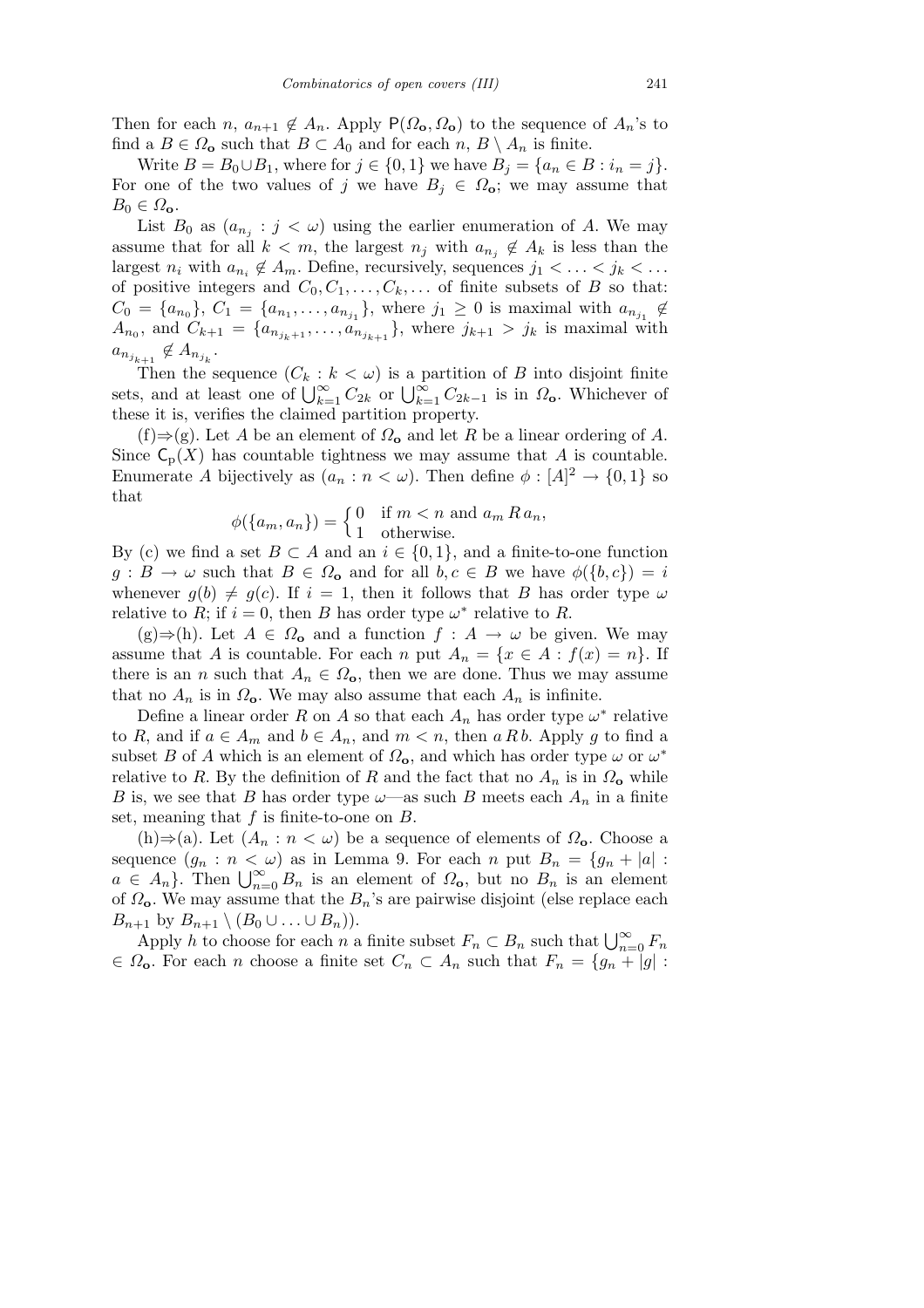$g \in C_n$ . By (1) of Lemma 10 and the properties of the  $g_n$ 's,  $\bigcup_{n=0}^{\infty} C_n$  is in  $Q \in C_n$ . By (1) or Lemma 10 and the properties of the  $g_n$  s,  $\bigcup_{n=0}^{\infty} C_n$  is in  $\Omega_o$ . This is seen as follows: Suppose on the contrary that  $\bigcup_{n=0}^{\infty} C_n$  is not  $\Omega$ *s***<sub>o</sub>**. This is seen as ionows: Suppose on the contrary that  $\bigcup_{n=0}^{\infty} C_n$  is not in  $\Omega$ <sub>o</sub>, and let *U* be a neighborhood of **o** disjoint from  $\bigcup_{n=0}^{\infty} C_n$ . We may assume that *G* is a finite subset of *X* and  $\varepsilon$  is a positive real such that *U* is  ${f \in \mathsf{C}_p(X) : \text{for each } x \text{ in } G, |f(x)| < \varepsilon}.$  Thus, for each *n*, for each  $x \in G$ , and for each  $g \in C_n$ ,  $|g(x)| \geq \varepsilon$ . But each  $g_n$  is nonnegative, so that for each and for each  $g \in C_n$ ,  $|g(x)| \geq \varepsilon$ . Dut each  $g_n$  is nonnegative, so that for each  $g \in C_n$ ,  $g_n(x) + |g(x)| \geq \varepsilon$ . Thus *U* also witnesses that  $\bigcup_{n=0}^{\infty} F_n$  is not in *Ω***o**, a contradiction.

**4.2.** *Countable fan tightness for*  $\mathsf{T}_1$ -spaces. The proofs above show that if *Y* has countable tightness, then the following seven implications hold at any nonisolated  $y \in Y$ :

1. One has no winning strategy in  $G_{fin}(\Omega_u, \Omega_u) \Rightarrow S_{fin}(\Omega_u, \Omega_u);$ 2. Sfin(*Ωy, Ωy*) *⇒* Indfin(*Ωy, Ωy*); 3. Ind<sub>fin</sub> $(\Omega_y, \Omega_y) \Rightarrow K(\Omega_y, \Omega_y);$  $4. K(\Omega_y, \Omega_y) \Rightarrow P(\Omega_y, \Omega_y);$ 5.  $P(\Omega_y, \Omega_y) \Rightarrow \Omega_y \rightarrow [\Omega_y]^2$ ;  $6. \ \Omega_y \rightarrow \lceil \Omega_y \rceil_2^2 \Rightarrow B_{\text{linear}}(\Omega_y, \Omega_y);$  $7. \text{B}_{\text{linear}}(\Omega_y, \Omega_y) \Rightarrow \mathsf{C}_{\text{fin}}(\Omega_y, \Omega_y).$ 

One can also show that for countably tight spaces the converses of the implications in 2, 3 and 4 hold while the implications in 1 (*<sup>∗</sup>* ), 5 and 7 are *not* reversible.

For 5: We give an example of the form  $(Y, \tau_{J_1})$ , where  $J_1$  is a free ideal on N. First, choose a partition  $(S_n : n \in \mathbb{N})$  of N such that each  $S_n$  is infinite. Define  $J_1 = \{A \subset \mathbb{N} : (\forall n)(A \cap S_n \text{ is finite})\}$ . As the sequence  $(A_n : n \in \mathbb{N})$ , where for each  $n, A_n = \bigcup_{m \geq n} S_m$ , shows,  $P(\Omega_\infty, \Omega_\infty)$  fails. Ramsey's theorem implies that  $\Omega_{\infty} \to (\overline{\Omega}_{\infty})^2$  holds. (This example was given in Proposition 9 of the Appendix of [9].)

For 7: Let *S* be Q and let  $J_2$  be  $\{A \subset \mathbb{Q} : A$  nowhere dense $\}$ . Then every element of  $\Omega_{\infty}$  is somewhere dense in  $\mathbb{Q}$ , whence  $B(\Omega_{\infty}, \Omega_{\infty})$  fails. But  $C_{fin}(\Omega_{\infty}, \Omega_{\infty})$  holds. To see this, let *A* be an element of  $\Omega_{\infty}$ . We may assume that *A* is a dense subset of the interval  $(a, b)$ . Write  $A = \bigcup_{n=1}^{\infty} S_n$ , where no  $S_n$  is in  $\Omega_{\infty}$ . Also, let  $(I_n : n \in \mathbb{N})$  bijectively enumerate a basis for the inherited topology of  $(a, b)$ . Then each  $S(I_n) = \{m : S_m \cap (I_n \setminus \bigcup_{j \le m} S_j) \}$  $\neq \emptyset$  is infinite. For each *n* choose an infinite set  $B_n \subset S(I_n)$  such that the  $B_n$ 's are pairwise disjoint. Choose an increasing sequence of  $k_n$ 's such that for each  $n, k_n \in B_n$ . Then for each  $n$ , select a point  $x_{k_n} \in S_{k_n} \cap (I_n \setminus \mathbb{R})$  $j < k_n$  *S*<sup>*j*</sup>). The set  $\{x_{k_n} : n \in \mathbb{N}\}$  is in  $\Omega_\infty$  and has at most finitely many points in common with each  $S_n$ .

<sup>(</sup> *∗* ) An example for 1 will be discussed below when we treat countable strong fan tightness.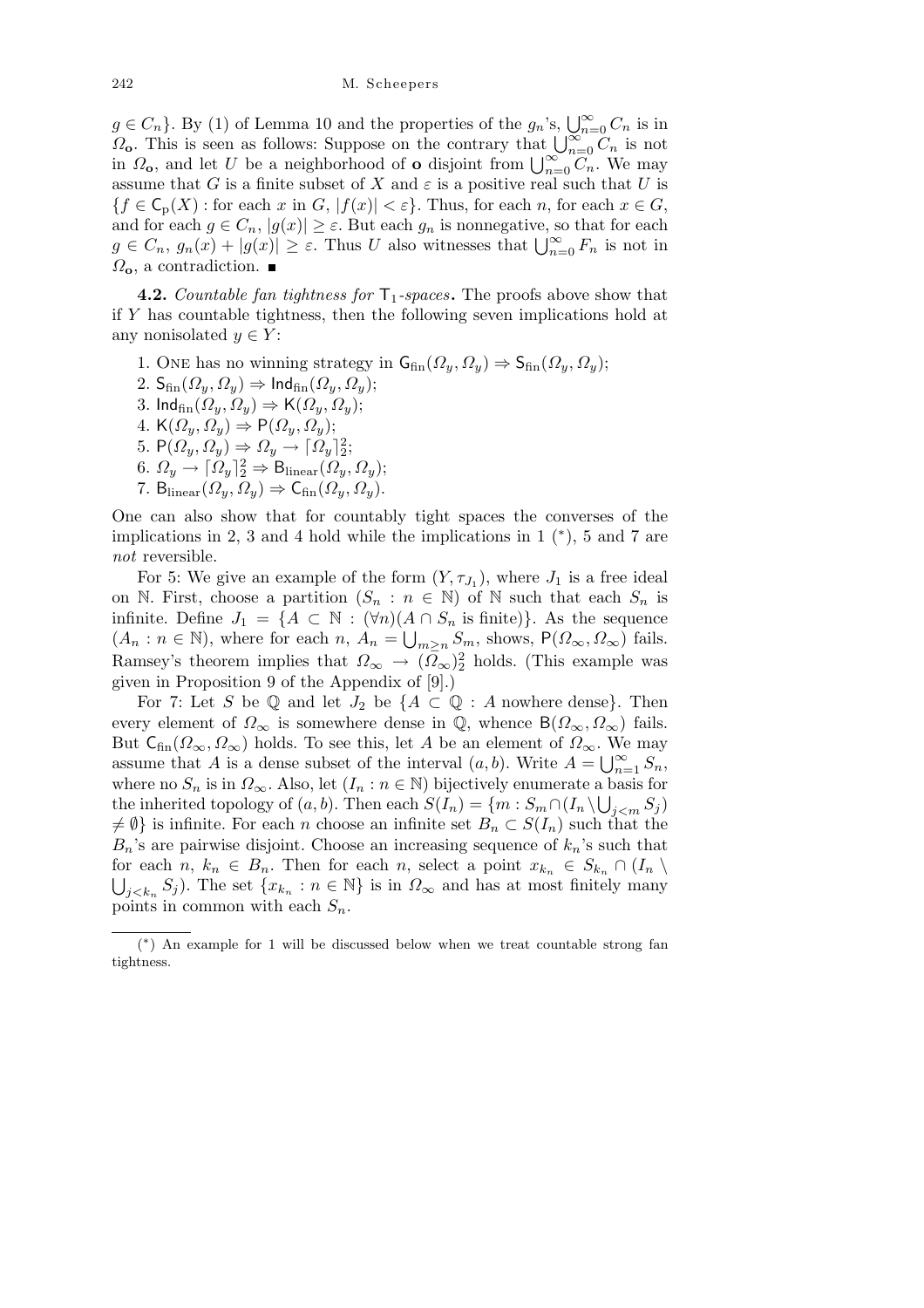PROBLEM 1. *Find a space of countable tightness which illustrates that the implication in* 6 *is not reversible.*

It is not clear for which spaces *Y* of countable tightness a property from the list

$$
\{\varOmega_y\rightarrow \lceil \varOmega_y \rceil_2^2;\; \mathsf{B}_{\mathrm{linear}}(\varOmega_y,\varOmega_y);\;\mathsf{C}_{\mathrm{fin}}(\varOmega_y,\varOmega_y);\;\mathsf{S}_{\mathrm{fin}}(\varOmega_y,\varOmega_y)\}
$$

determines that ONE has no winning strategy in  $G_{fin}(\Omega_y, \Omega_y)$ . Some notation is needed to formulate a partial result in this regard. The minimal cardinality of a neighborhood base for the point *y* of *Y* is denoted by  $\chi(Y, y)$ . For functions *f* and *g* from  $\mathbb N$  to  $\mathbb N$ ,  $f \prec g$  denotes that  $\lim_{n\to\infty} (g(n) - f(n))$  $= \infty$ . Then  $\prec$  defines a partial ordering. The symbol  $\mathfrak d$  denotes the cofinality of this partially ordered set.

Theorem 11B. *For an infinite cardinal number κ the following are equivalent*:

- (1) *κ <* d*.*
- (2) *For each*  $T_1$ -space *X* of countable tightness and for each  $y \in X$  such *that*  $\chi(X, y) = \kappa$ , One *has no winning strategy in*  $G_{fin}(\Omega_y, \Omega_y)$ .
- (3) For each  $\mathsf{T}_1$ -space X of countable tightness, if y is an element of X *such that*  $\chi(X, y) = \kappa$ , *then X has countable fan tightness at y.*
- (4) For each  $T_1$ -space X of countable tightness, if y is an element of X *such that*  $\chi(X, y) = \kappa$ , *then X has property*  $\text{Ind}_{\text{fin}}(\Omega_y, \Omega_y)$  *at y*.
- (5) For each  $\mathsf{T}_1$ -space X of countable tightness, if y is an element of X *such that*  $\chi(X, y) = \kappa$ , *then X has property*  $\mathsf{K}(\Omega_y, \Omega_y)$  *at y*.
- (6) *For each*  $T_1$ *-space X of countable tightness and for each*  $y \in X$  *with*  $\chi(X, y) = \kappa$ , *X has property*  $P(\Omega_y, \Omega_y)$ .
- (7) *For each*  $\mathsf{T}_1$ *-space X of countable tightness and for each*  $y \in X$  *such that*  $\chi(X, y) = \kappa$ ,  $\Omega_y \to \lceil \Omega_y \rceil^2$  *holds.*
- (8) *For each*  $\mathsf{T}_1$ *-space X of countable tightness and for each*  $y \in X$  *such that*  $\chi(X, y) = \kappa$ , *X has property*  $B_{\text{linear}}(\Omega_y, \Omega_y)$ .
- (9) *For each*  $T_1$ *-space X of countable tightness and for each*  $y \in X$  *with*  $\chi(X, y) = \kappa$ , *X* has property  $\mathsf{C}_{\text{fin}}(\Omega_y, \Omega_y)$ .

P r o o f. We prove  $(1) \Rightarrow (2)$  and  $(9) \Rightarrow (1)$ .

(1)⇒(2). Let *X* be a  $\mathsf{T}_1$ -space of countable tightness and let  $y \in X$  be a point with  $\chi(X, y) = \kappa$ . Let *B* be a neighborhood basis of cardinality  $\kappa$  for *y*. Let  $\sigma$  be a strategy for ONE in  $\mathsf{G}_{\text{fin}}(\Omega_y,\Omega_y)$ . Since X has countable tightness we may assume that in each inning  $\sigma$  calls on ONE to play a countable set.

Define for each finite sequence  $\tau$  of positive integers a point  $a_{\tau}$  in X as follows:  $(a_n : n \in \mathbb{N})$  bijectively enumerates ONE's first move  $\sigma(\emptyset)$ . For the response  $\{a_j : j \leq n_1\}$  of Two,  $(a_{n_1,n} : n \in \mathbb{N})$  bijectively enumerates ONE's move  $\sigma({a_j : j \leq n_1})$ . For the response  ${a_{n_1,j} : j \leq n_2}$  of Two,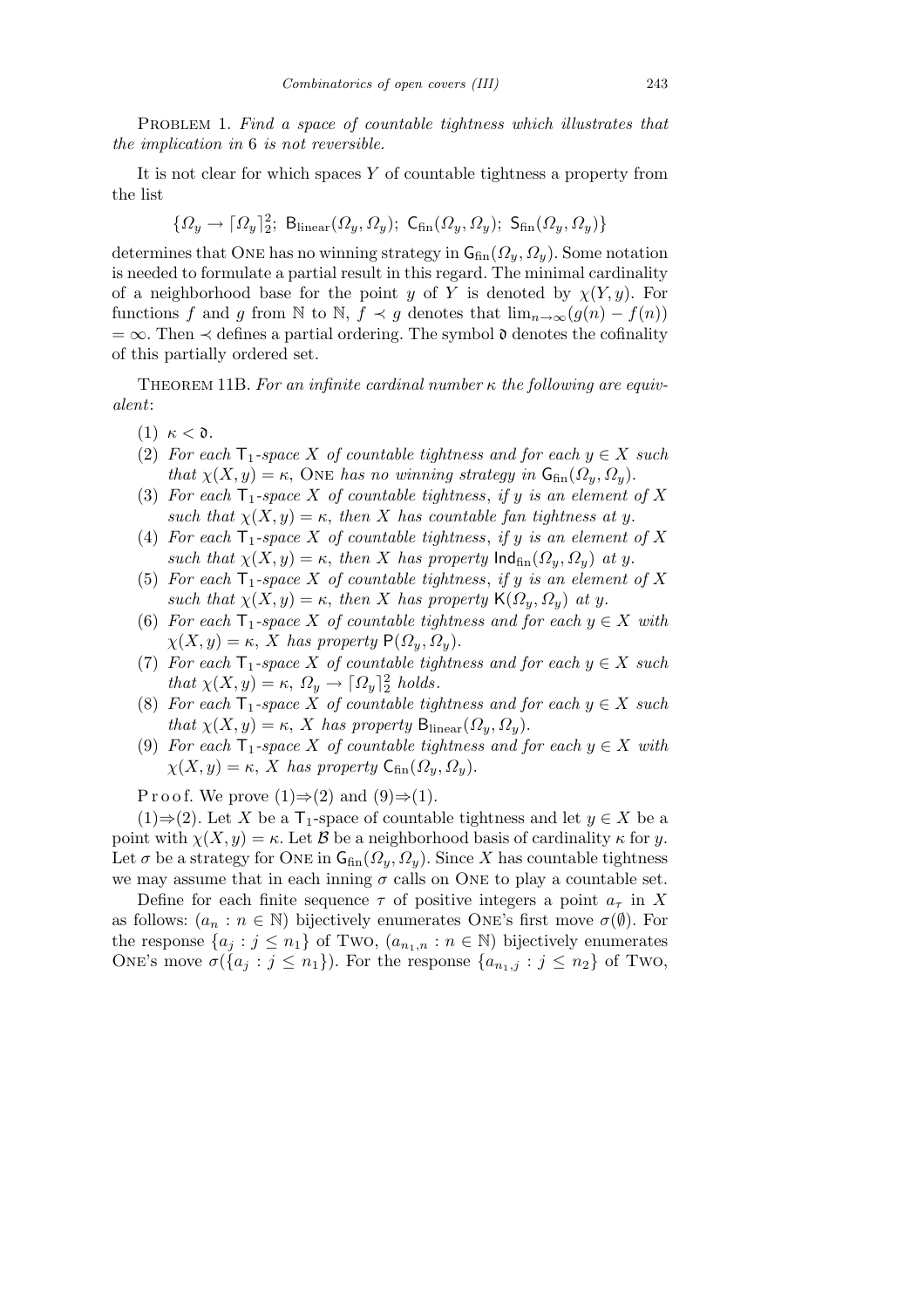$(a_{n_1,n_2,n}: n \in \mathbb{N})$  bijectively enumerates ONE's move  $\sigma(\{a_j : j \leq n_1\}, \{a_{n_1,j} : j \leq n_2\})$  $j \leq n_2$ }, and so on.

Define for each *B* in  $\beta$  an increasing function  $f_B$  recursively as follows:

- 1.  $f_B(1) = \min\{n : n > 1 \text{ and } a_n \in B\};$
- 2.  $f_B(n+1)$  is the least  $m > f_B(n)$  such that for each finite sequence *τ* of length at most  $f_B(n)$  of positive integers not exceeding  $f_B(n)$ , there is a  $j \leq m$  such that  $a_{\tau} \in B$ .

For a function *f* from  $\mathbb N$  to  $\mathbb N$  let  $f^1(k)$  denote  $f(k)$ , and for  $m \in \mathbb N$  let  $f^{m+1}(k)$  denote  $f(f^m(k))$ .

From the properties of the  $f_B$ 's we see that for all  $n, f_B(n) \leq f_B^n(1)$ . For each *B* define  $g_B$  so that  $g_B(n) = f_B^n(1)$ . The family  $\{g_B : B \in \mathcal{B}\}\$ is by cardinality considerations not cofinal in the order *≺*. Thus choose an increasing function *g* such that  $g(1) > 2$  and for each *B* the set  $\{n : g_B(n) <$  $g(n)$ } is infinite. For notational convenience let  $T_1$  denote the set  $\{a_i : j \leq j \}$  $g(1)$ *}* and for  $k > 1$  let  $T_k$  denote the set  $\{a_{g^1(1),...,g^{k-1}(1),j}: j \leq g^k(1)\}.$ Then

$$
\sigma(\emptyset), T_1, \sigma(T_1), T_2, \sigma(T_1, T_2), \ldots
$$

is a play of the game  $G_{fin}(\Omega_y, \Omega_y)$  during which ONE used the strategy  $\sigma$ . To see that Two won this play, it suffices to see that for each  $B \in \mathcal{B}$  there is an *m* with  $B \cap T_m$  nonempty.

Let *B*  $\in$  *B* be given. Since for each *n*,  $g(n) < g^n(1)$ , the set  $\{n : g_B(n)$  $g^{(n)}(1)$  is infinite. Let *m* be the least element of this set. If *m* is 1, then  $f_B(1) < g(1)$  and we see that  $B \cap T_1$  is nonempty. So, assume that *m* is larger than 1. Then we have:

$$
g_B(m) < g^m(1)
$$
 but  $g^{m-1}(1) \le g_B(m-1) = f_B^{m-1}(1)$ .

Since  $m-1 < f_B^{m-1}(1)$  the sequence  $(g^1(1), \ldots, g^{m-1}(1))$  is one of the sequences considered in the definition of  $f_B(f_B^{m-2}(1) + 1)$ . Consequently, we have a  $j \leq f_B(f_B^{m-2}(1) + 1)$  such that  $a_{g(1)}(1),...,g^{m-1}(1),j \in B$ . Then *B* ∩  $T_m \neq \emptyset$ , since

$$
f_B(f_B^{m-2}(1) + 1) \le f_B(f_B^{m-1}(1)) = f_B^m(1) < g^m(1).
$$

 $(9) \Rightarrow (1)$ . Let *X* be a set of real numbers of cardinality *κ*. Then  $\chi(\mathsf{C}_{p}(X), \mathbf{o}) = |X| = \kappa$ . By (9),  $\mathsf{C}_{p}(X)$  has property  $\mathsf{C}_{\text{fin}}(\Omega_{\mathbf{o}}, \Omega_{\mathbf{o}})$ . By Theorem 11,  $C_p(X)$  has countable fan tightness. By Arkhangel'skiï's theorem and Theorem 3.9 of [11], *X* has property  $S_{fin}(\Omega, \Omega)$ . We have shown that each set of real numbers of cardinality  $\kappa$  has property  $\mathsf{S}_{\text{fin}}(\Omega,\Omega)$ . But then by Theorem 4.6 of [11],  $\kappa < \mathfrak{d}$ .

The position of the universal quantifier in the clauses of Theorem 11B is important: One cannot show that if at a point *y* of a space *Y* one of the conclusions of a clause of Theorem 11B is true, then  $\chi(Y, y) < \mathfrak{d}$ . To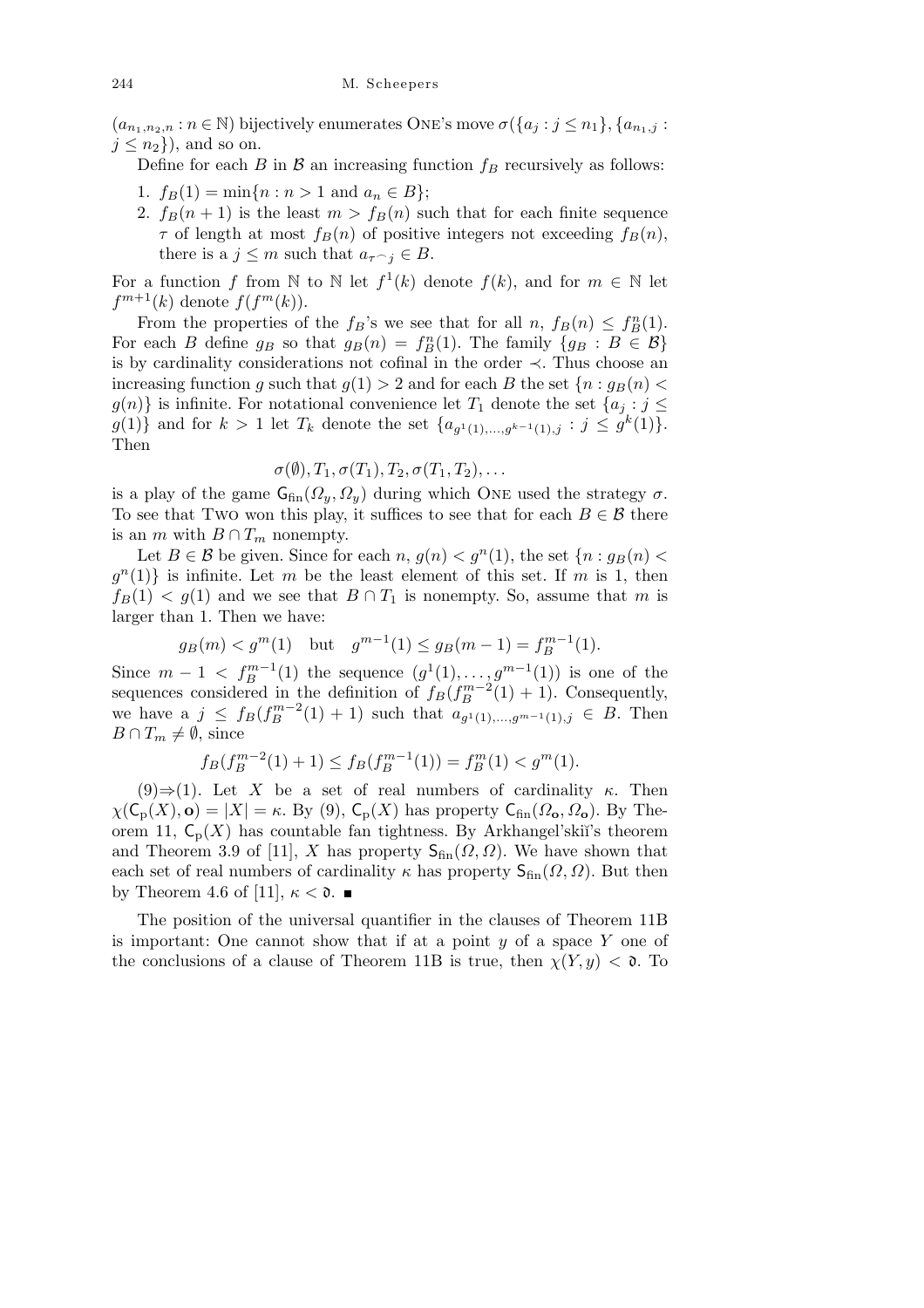see this, consider the closed unit interval, denoted by *X*. Since it has property  $S_{fin}(\Omega, \Omega)$ , it follows that  $C_p(X)$  has countable fan tightness. By Theorem 11 each of the conclusions of Theorem 11B holds for *Ω***o**. However,  $\chi(\mathsf{C}_{\mathsf{p}}(X), \mathbf{o}) = |X| = 2^{\aleph_0}.$ 

The analogies between the properties of countably fan tight  $C_p(X)$  and of P-point ultrafilters raise the question if the existence of an uncountable set *X* of real numbers for which  $C_p(X)$  is countably fan tight implies the existence of a P-point ultrafilter. This is not so: There is always an uncountable set *X* of real numbers with property  $S_{fin}(\Omega, \Omega)$  (even one that is not  $\sigma$ -compact, by Section 5 of [11]): Thus by Arkhangel'skiï's theorem, there is always an uncountable set of real numbers for which  $C_p(X)$  is countably fan tight. But by Theorem VI.4.8 of [22] it is consistent that there is no P-point ultrafilter.

**5. Countable strong fan tightness.** A topological space has *countable strong fan tightness at the point y* if  $S_1(\Omega_y, \Omega_y)$  holds. The game  $G_1(\Omega_y, \Omega_y)$ is also called the *strong fan tightness game at y*. A space has *countable strong fan tightness* if it has this property at each point. Every space which has countable strong fan tightness has countable fan tightness.

For a  $T_1$ -space Y of countable tightness and for a nonisolated point *y*, strong countable fan tightness at *y* is equivalent to saying that for every countable  $A \in \Omega_y$  the filter  $\mathcal{F}_{y,A}$  satisfies the selection hypothesis  $\mathsf{S}_1(\mathcal{F}_{y,A}^+, \mathcal{F}_{y,A}^+)$ . In general, let us say that a free filter  $\mathcal F$  on  $\mathbb N$  is a *strong fan tight filter* if it satisfies  $S_1(\mathcal{F}^+, \mathcal{F}^+)$ .

According to Mathias a family *A* of infinite subsets of N is a *happy family* if there is a free filter  $\mathcal F$  such that  $\mathcal A = \mathcal F^+$ , and for every *descending* sequence  $(A_n : n \in \mathbb{N})$  of elements of *A* there is an  $X \in \mathcal{A}$  such that for each  $n, X \setminus \{1, \ldots, n\} \subseteq A_n$  ([15], Definition 0.1). Grigorieff calls the dual ideal *F ∗* of *F* a *weak T-ideal* ([9], Definition 1.2), a *selective ideal* (Definition 1.7) or an *inductive ideal* (Definition 1.11)—see Corollary 1.15 of [9] and Proposition 0.8 of [15]. Thus, if  $\mathcal F$  is a strong fan tight filter, then  $\mathcal F^+$  is a happy family and  $\mathcal{F}^*$  is an inductive ideal.

In the following section we shall also include a result about the *square bracket partition relation* which is defined as follows: Let *A* and *B* be families of subsets of *S*, and let *k*, *l* and *m* be in N. Then  $A \to [\mathcal{B}]_{k/\leq l}^n$  denotes the statement that for each  $A \in \mathcal{A}$  and for each function  $f : [A]^{n} \to \{1, \ldots, k\}$ there is a subset *B* of *A* in *B* and a subset *J* of  $\{1, \ldots, k\}$  of cardinality at most *l* such that all values of *f* on  $[B]^n$  lie in *J*. The negation of this statement is denoted by  $A \nightharpoonup [B]_{k/\leq l}^n$ . When *l* is  $k-1$  it is customary to leave off all reference to *l* and to simply write  $A \to [\mathcal{B}]_k^n$  and  $A \not\to [\mathcal{B}]_k^n$  for these two statements. This partition relation was introduced and extensively studied for cardinal numbers in [6].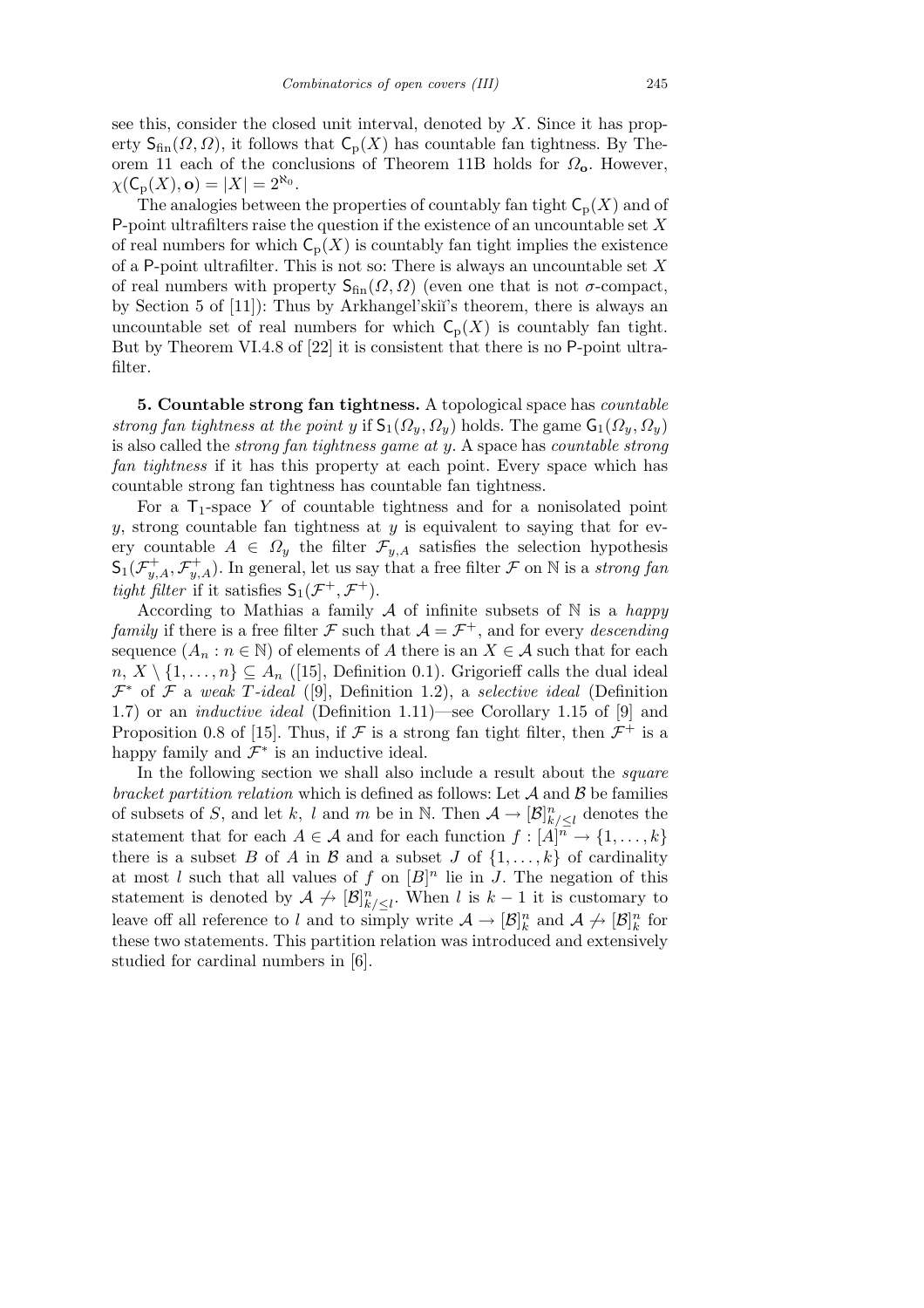**5.1.** *Countable strong fan tightness for*  $C_p(X)$ . In [19] Sakai proved:

Theorem 12 (Sakai). *For each Tikhonov space X the following are equivalent*:

- (1)  $C_p(X)$  *has countable strong fan tightness.*
- (2) Each finite power of  $X$  has Rothberger's property  $C''$ .
- (3) *X* has property  $S_1(\Omega, \Omega)$ .

By Sakai's theorem, Arkhangel'skiï's theorem and Theorem 2.3 from [11] there is a set of real numbers (for example, the Cantor set) which has property  $S_{fin}(\Omega, \Omega)$  but not property  $S_1(\Omega, \Omega)$ . Consequently, there is a set X of real numbers such that  $\mathsf{C}_p(X)$  has countable fan tightness, but does not have countable strong fan tightness. The following characterizations of countable strong fan tightness give *mutatis mutandis* characterizations of property  $S_1(\Omega, \Omega)$ .

THEOREM 13. Let *X* be a Tikhonov space such that  $C_p(X)$  has countable *tightness. Then the following are equivalent*:

- (a)  $C_p(X)$  *has countable strong fan tightness.*
- (b) ONE *does not have a winning strategy in*  $\mathsf{G}_1(\Omega_0, \Omega_0)$ .
- (c)  $\mathsf{C}_p(X)$  *has property*  $\mathsf{Ind}_1(\Omega_y, \Omega_y)$ .
- (d)  $C_p(X)$  *has both properties*  $P(\Omega_o, \Omega_o)$  *and*  $Q(\Omega_o, \Omega_o)$ *.*
- (e) For all *n* and *k* in  $\mathbb{N}$ ,  $\mathsf{C}_p(X)$  satisfies  $\Omega_o \to (\Omega_o)_k^n$ .
- (f)  $C_p(X)$  *satisfies*  $B_{\text{tree}}(\Omega_o, \Omega_o)$ .
- $(g)$   $C_p(X)$  *satisfies*  $C_1(\Omega_o, \Omega_o)$ .
- (h)  $C_p(X)$  *satisfies*  $\Omega_o \rightarrow [\Omega_o]_3^2$ .

P r o o f. (a)  $\Rightarrow$  (b). Fix a sequence  $(g_n : n < \omega)$  as in Lemma 9. Let  $\sigma$  be a strategy for ONE. Since  $C_p(X)$  has countable tightness, we may assume that in each inning One chooses a countable set.

We define a strategy  $\tau$  for ONE in  $\mathsf{G}_1(\Omega,\Omega)$  played on X: Look at ONE's first move,  $\sigma(\mathsf{C}_p(X))$ , and enumerate it as  $(f_{(n)}: n < \omega)$ . For each *n* define  $U(n) = \text{Coz}(|f(n)| + g_n, 1/2)$ . Then define  $\tau(X) = \{U(n) : n < \omega\}$ . This is an *ω*-cover of *X*. Two of  $G_1(\Omega, \Omega)$  responds by selecting a  $U_{(n_1)}$ . This is translated back as the move  $f_{(n_1)}$  for Two of  $\mathsf{G}_1(\Omega_{\mathbf{o}}, \Omega_{\mathbf{o}})$ . Apply  $\sigma$  to find  $\sigma(f_{(n_1)}) = (f_{(n_1,m)} : m < \omega)$ . Then define  $\tau(U_{(n_1)})$  to be  $(U_{(n_1,m)} : m < \omega)$ ,  $W = C_1(n_1, m) = C_2(|f(n_1, m)| + |g_m|, (1/2)^2)$ . To this Two of the  $G_1(\Omega, \Omega)$ game responds with a set  $U_{(n_1,n_2)}$ , which is translated back as the move  $f_{(n_1,n_2)}$  for Two of the game  $\mathsf{G}_1(\Omega_\mathbf{o},\Omega_\mathbf{o})$ , and so on.

By Theorem 2,  $\tau$  is not a winning strategy for ONE of  $\mathsf{G}_1(\Omega,\Omega)$  on *X*. Let  $\tau(X), U_{(n_1)}, \tau(U_{(n_1)}), U_{(n_1,n_2)}, \ldots$  be a  $\tau$ -play which is lost by ONE. Look at the corresponding  $\sigma$ -play  $\sigma(C_p(X)), f_{(n_1)}, \sigma(f_{(n_1)}), f_{(n_1,n_2)}, \ldots$  Since the set  $\{U_{(n_1,...,n_k)} : k \in \mathbb{N}\}\$ is an *ω*-cover, **o** is in the closure of the sequence of  $f_{(n_1,...,n_k)}$ 's. Thus One of  $\mathsf{G}_1(\Omega_{\mathbf{o}}, \Omega_{\mathbf{o}})$  lost this  $\sigma$ -play.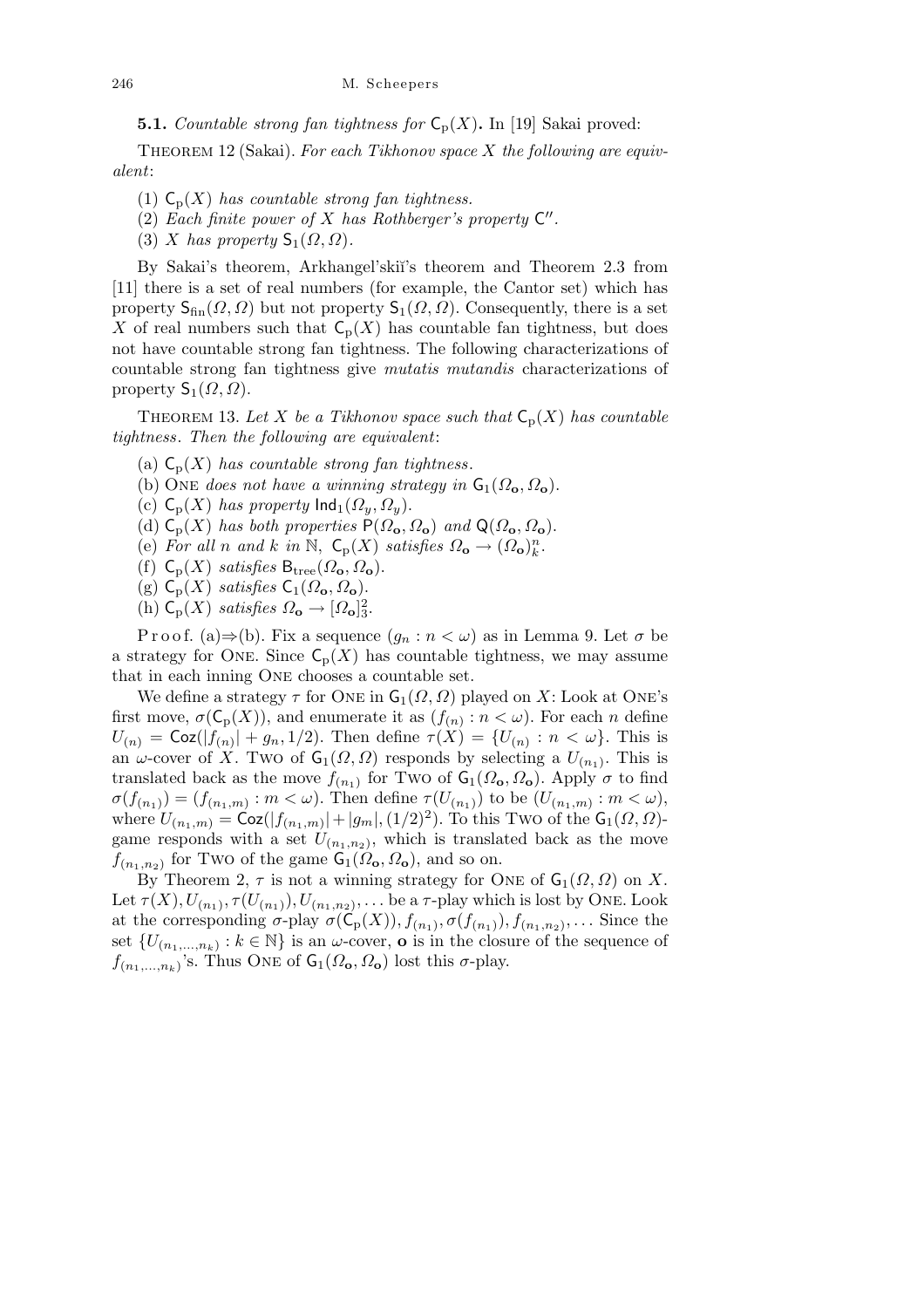(b)*⇒*(c). Let (*A<sup>n</sup>* : *n ∈* N) be a descending sequence of elements of *Ω***o**, and let  $(a_n : n \in \mathbb{N})$  be a bijective enumeration of  $A_1$ . Define a strategy  $\sigma$  for ONE in the game  $G_1(\Omega_o, \Omega_o)$  as follows: ONE's first move is  $\sigma(C_p(X)) = A_1$ . If Two responds with  $a_{n_1}$ , then ONE plays  $\sigma(a_{n_1}) = A_{n_1} \setminus \{a_j : j \leq n_1\}.$ If Two now responds with  $a_{n_2} \in \sigma(a_{n_1})$ , then we know that  $n_1 < n_2$ ; ONE's next move is  $\sigma(a_{n_1}, a_{n_2}) = A_{n_2} \setminus \{a_j : j \leq n_1 + n_2\}$ , and so on.

By (b) we find a play  $\sigma(C_p(X))$ ,  $a_{n_1}$ ,  $\sigma(a_{n_1})$ ,  $a_{n_2}$ ,  $\sigma(a_{n_1}, a_{n_2})$ , ... lost by ONE. For each *k* put  $g(k) = a_{n_{k+1}}$ . Then *g* is as required.

(c)*⇒*(d). It is clear that Ind1(*Ω***o***, Ω***o**) implies property P(*Ω***o***, Ω***o**). To see that it implies property  $Q(\Omega_0, \Omega_0)$ , let *A* be an element of  $\Omega_0$  which is partitioned into the pairwise disjoint nonempty finite subsets  $(F_n : n \in \mathbb{N})$ . Define an enumeration  $(a_n : n \in \mathbb{N})$  of *A* such that if  $a_i \in F_n$  and  $a_j \in F_m$ , and if  $n < m$ , then  $i < j$ . It follows that if  $a_n \in F_m$ , then  $m \leq n$ .

For each *m* set  $A_m = \bigcup_{n \geq m} F_n$ . Now apply (c) to find a strictly increasing function *g* such that  $B^- := \{a_{g(n)} : n \in \mathbb{N}\}\in \Omega_0$ , and for each *n*,  $a_{g(n+1)} \in A_{g(n)}$ . For each *n* choose  $f(n)$  such that  $a_{g(n)} \in F_{f(n)}$ . By the way we set things up we have, for each  $n, g(n) < f(n) \le g(n+1)$ . But then *B* meets each  $F_n$  in at most one point.

(d)⇒(e). We give an argument for  $\Omega$ <sub>o</sub> →  $(\Omega$ <sub>o</sub>)<sup>2</sup>; the proof for higher values of the superscript and the subscript then follows a standard induction argument.

Let  $A \in \Omega$ <sub>o</sub> and a coloring  $f : [A]^2 \to \{0,1\}$  be given. We may assume that *A* is countable, and enumerate it bijectively as  $(a_n : n < \omega)$ . Put  $A_{-1} = A$  and define a descending sequence  $A_0, A_1, \ldots$  of elements of  $\Omega_0$ and a sequence  $i_0, i_1, \ldots$  of elements of  $\{0, 1\}$  as follows:

Choose *i*<sub>0</sub> so that the set  $\{a_m : f(\{a_0, a_m\}) = i_0\}$  is in  $\Omega_o$ . Suppose that  $n \geq 0$  is given and that  $A_0, \ldots, A_n$  and  $i_0, \ldots, i_n$  have been defined such that for each  $j \leq n$ ,  $A_j = \{a_m \in A_{j-1} : m > j \text{ and } f(\{a_i, a_m\}) = i_j \}$  and  $A_j \in \Omega$ <sub>o</sub>.

Then choose  $i_{n+1}$  such that  $A_{n+1} = \{a_m \in A_n : m > n+1 \text{ and } a_m\}$  $f(\{a_{n+1}, a_m\}) = i_{m+1}$  is in  $\Omega_o$ . First apply property  $P(\Omega_o, \Omega_o)$  to the sequence  $(A_n : n < \omega)$  to find a set  $B \in \Omega_0$  such that  $B \subseteq A$  and for each  $n, B \setminus A_n$  is finite. For each *n* put  $B_n = B \cap (A_n \setminus A_{n+1})$ . Then each  $B_n$  is a finite set. Choose a sequence  $m_0 < m_1 < \ldots < m_k < \ldots$  of positive integers such that for each  $k$ , if  $j \geq m_{k+1}$ , then for each  $a_n \in$ S  $j \geq m_{k+1}$ , then for each  $a_n \in \bigcup_{t \leq m_k} B_t$ ,  $B_j \subset A_n$ .

For each *k* put  $S_k = \bigcup_{m_k \leq j < m_{k+1}} B_j$ . Then each  $S_k$  is a finite set and the  $V$  or each *λ* βut *S<sub><i>k*</sub></sub> −  $\bigcup_{m_k ≤ j < m_{k+1}}$  *D<sub>j</sub>*. Then each *S<sub><i>k*</sub></sub> *s* a ninte set and the union of the *S<sub>k</sub>*'s is in *Ω*<sub>**o**</sub>. At least one of the two sets  $\bigcup_{k \text{ even}} S_k$  or  $\bigcup_{k \text{ odd}} S_k$ is in  $\Omega_o$ . We may assume it is the former. Apply property  $Q(\Omega_o, \Omega_o)$ : We find a set  $B \subset A$  such that  $B$  is in  $\Omega_0, B \cap S_k \neq \emptyset$  implies  $k$  is even, and for each  $k, |B \cap S_k| \leq 1$ . By the construction of the  $S_k$ 's, *B* is end-homogeneous for *f* (in the order imposed by the original enumeration of *A*). Thus, for each  $a_n \in B$ , if  $a_m \in B$  and  $n < m$ , then  $f(\{a_n, a_m\}) = i_n$ . Now partition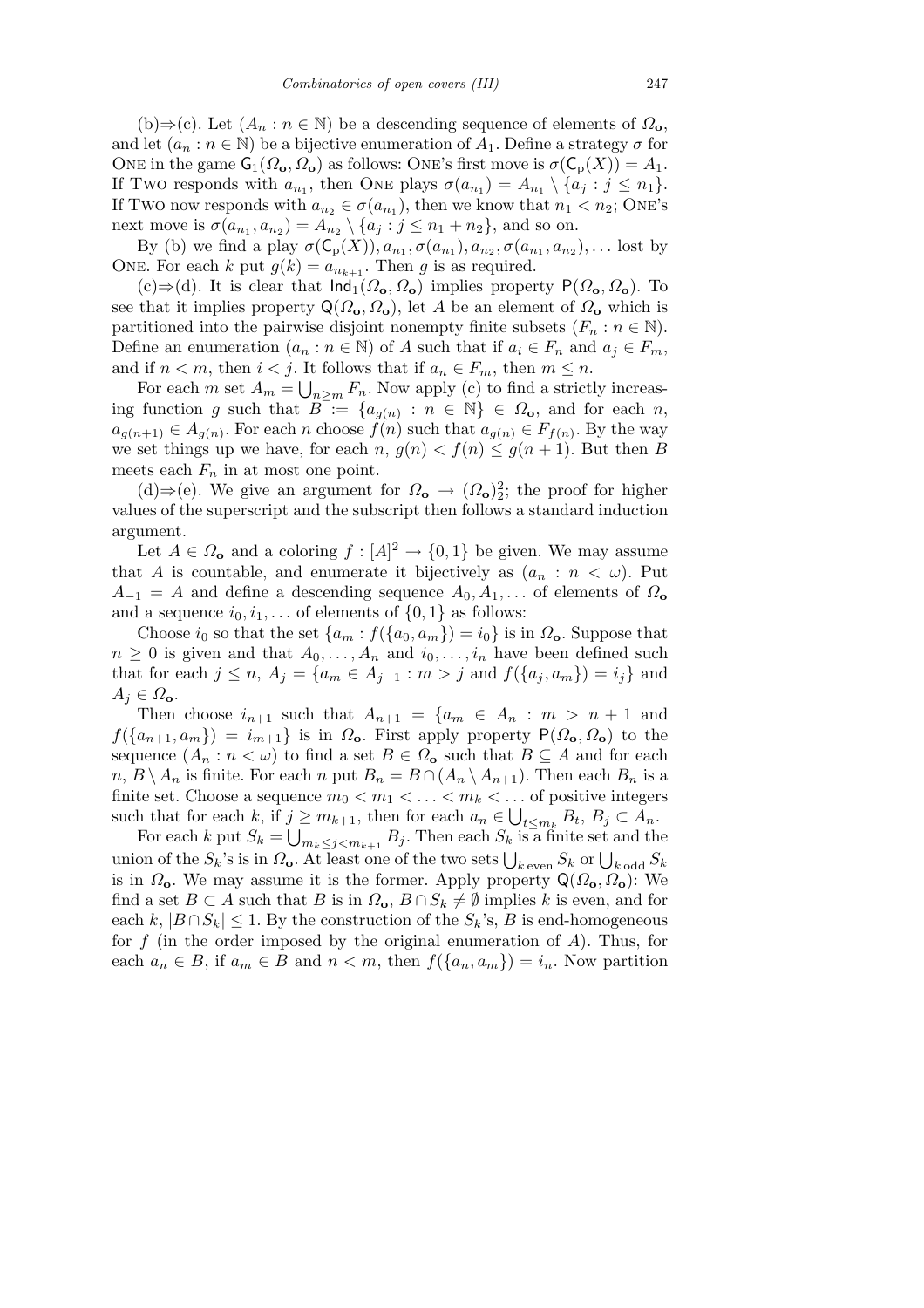*B* into two sets  $B_0$  and  $B_1$ , where we put  $a_n \in B_i$  if  $i_n = j$ . Each of these two sets is homogeneous for the coloring *f*, and one of these is in *Ω***o**.

 $(e) \Rightarrow (f)$ . Let *R* be a tree relation on *A* ∈  $\Omega$ <sub>o</sub>. Define *f* : [*A*]<sup>2</sup> → {0, 1} so that

$$
f({a,b}) = \begin{cases} 0 & \text{if } {a,b} \text{ is an antichain,} \\ 1 & \text{otherwise.} \end{cases}
$$

From (e) we find a subset *B* of *A* such that *f* is constant on  $[B]^2$ , and  $B \in \Omega$ <sub>o</sub>. If *f* is constant of value 0, then *B* is an antichain; in the other case it is a chain.

(f)*⇒*(g). Let an *A ∈ Ω***<sup>o</sup>** as well as a function *f* : *A → ω* be given. We may assume that *A* is countable. For each *n* set  $A_n = \{a \in A : f(a) = n\}$ . If for some *n*,  $A_n$  is in  $\Omega_o$ , we are done. Otherwise we define a tree ordering R on *A* such that the only branches are the  $A_n$ 's. No subset of *A* which is in  $Q_y$  is a chain, so that by (f) there is a subset *B* of *A* which is an antichain and in  $\Omega_y$ . Then *f* is one-to-one on *B*.

(g)*⇒*(h). The proof starts like that of (d)*⇒*(e), with one small innovation near the end. Let  $A \in \Omega_0$  be given, as well as  $f : [A]^2 \to \{1, 2, 3\}$ . We may assume that each element of *A* is nonnegative and that *A* is countable and enumerate it bijectively as  $(a_n : n \in \mathbb{N})$ .

First select a descending sequence  $A_1 \supset A_2 \supset \ldots$  in  $\Omega_0$  along with a sequence  $l_1, l_2, \ldots$  with terms in  $\{1, 2, 3\}$  such that each  $A_n \in \Omega_0$ , and for  $a_m \in A_n$ ,  $m > n$  and  $f(\{a_n, a_m\}) = l_n$ . Let  $(g_n : n \in \mathbb{N})$  be a sequence as in Lemma 9. For each *n* put  $B_n = \{a_m + g_n : a_m \in A_n \setminus A_{n+1}\}.$  Then  $\bigcup_{n=1}^{\infty} B_n \in \Omega_0$ , while no  $B_n$  is in  $\Omega_0$ . Applying *g* we choose for each *n* an  $a_{m_n} + g_n \in B_n$  such that the set  $\{a_{m_n} + g_n : n \in \mathbb{N}\}\$ is in  $\Omega_o$ . Consequently, the set  $\{a_{m_n}: n \in \mathbb{N}\}\$ is in  $\Omega_0$ . Next select  $n_1 < \ldots < n_k < \ldots$  such that for all  $i \leq n_1$  we have  $m_i \leq m_{n_1}$  and for all  $j \geq n_2$  we have  $a_{m_j} \in A_{m_{n_1}}$ , and for all  $i \leq n_k$  we have  $m_i \leq m_{n_k}$  and for all  $j \geq n_{k+1}, a_{m_j} \in A_{m_{n_k}}$ . Put  $S_1 =$  $\{a_{m_i}: i \leq n_1\}$ , and for all  $k$ ,  $S_{k+1} = \{a_{m_i}: n_k < i \leq n_{k+1}\} \setminus (S_1 \cup \ldots \cup S_k)$ .<br>One (or both) of  $\bigcup_{i=1}^{\infty} S_{2i-1}$  or  $\bigcup_{i=1}^{\infty} S_{2i}$  is in  $\Omega_0$ ; we may assume it is the latter.

Since each  $S_{2i}$  is finite, it is not in  $\Omega_{o}$ . Yet,  $\bigcup_{i=1}^{\infty} S_{2i} \in \Omega_{o}$ . Apply g to the sequence of  $S_{2i}$ 's: in each we pick an element  $a_{m_{j_i}}$  such that  $\{a_{m_{j_i}}\}$ :  $i \in \mathbb{N}$   $\} \in \Omega_0$ . Since now for  $i < r$  we have  $m_{j_i} < m_{j_r}$  and  $a_{m_{j_r}} \in A_{m_{j_i}}$ , we see that the sequence  $(a_{m_{j_i}} : i \in \mathbb{N})$  is end-homogeneous for the partition  $f$ . Partitioning this sequence into three classes according to the values of the  $l_{m_{j_i}}$ 's, we find that one (or more) of these three classes is in *Ω***o**—whichever it is, is in fact a homogeneous set for the coloring *f*.

(h)*⇒*(a). One could argue as follows: Let (*A<sup>n</sup>* : *n ∈* N) be a sequence from  $\Omega$ **o**. Enumerate each *A<sub>n</sub>* bijectively as  $(a_m^n : m \in \mathbb{N})$ . Let  $(g_m : m \in \mathbb{N})$  be a sequence of functions as in Lemma 9. By Lemma  $10(1)$  we may assume that each  $a_m^n$  is a nonnegative function. Define *B* to be the set  $(g_m + a_n^m + a_k^n : m$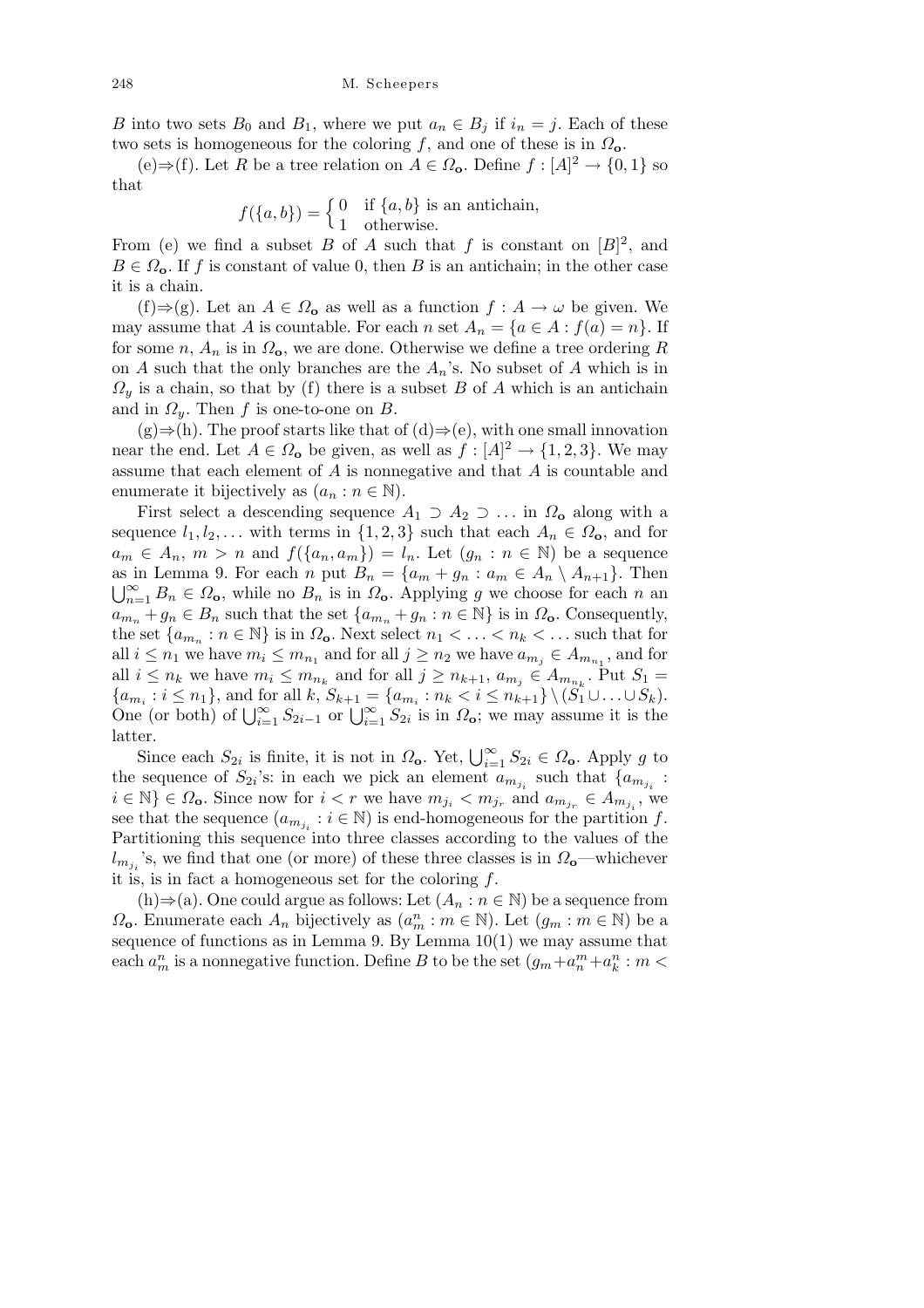$n < k \in \mathbb{N}$ ) listed with the triples  $(m, n, k)$  in lexicographically increasing order, and without repetitions. Then *B* is in  $\Omega_{o}$ . It is well known that if  $\mathcal{A} \to [\mathcal{A}]_3^2$ , then for all  $k \in \mathbb{N}$ ,  $\mathcal{A} \to [\mathcal{A}]_{k/\leq 2}^2$ .

Define a partition  $f : [B]^2 \to \{0, 1, 2, 3, 4\}$  as follows (now  $(m_1, n_1, k_1)$ ) lexicographically precedes  $(m_2, n_2, k_2)$ :

$$
f(\lbrace g_{m_1} + a_{n_1}^{m_1} + a_{k_1}^{n_1}, g_{m_2} + a_{n_2}^{m_2} + a_{k_2}^{n_2} \rbrace) = \begin{cases} 0 & \text{if } m_1 = m_2 \text{ and } n_1 = n_2, \\ 1 & \text{if } m_1 = m_2 \text{ and } n_1 < n_2, \\ 2 & \text{if } m_1 < m_2 \text{ and } n_1 = n_2, \\ 3 & \text{if } m_1 < m_2 \text{ and } n_1 < n_2, \\ 4 & \text{if } m_1 < m_2 \text{ and } n_1 > n_2. \end{cases}
$$

Apply (h) to find a subset *C* of *B* which is in  $\Omega_0$  such that on  $[C]^2$ , *f* has at most two values. Since for each *x* and *m < n < k* we have  $\max\{g_m(x), a_n^m(x), a_k^n(x)\}\ \leq\ g_m(x) + a_n^m(x) + a_k^n(x)$ , we see that each of the sets  $\{g_m: (\exists k)(\exists n)(k > n > m \text{ and } g_m + a_n^m + a_k^n \in C)\}, \{a_n^m:$  $(\exists k > n)(g_m + a_n^m + a_k^n \in C)$ } and  $\{a_k^n : (\exists m)(g_m + a_n^m + a_k^n \in C)\}$  is in *Ω***o**.

Because of the properties of the  $g_m$ 's there are infinitely many different values of *m* for which  $g_m + a_n^m + a_k^n$  is in *C*. This means that *f*'s value-set is not contained in *{*0*,* 1*}*. Moreover, *C* cannot contain an infinite path whose consecutive terms are 4-colored, since this would mean there is an infinite descending sequence in N. This rules out value-sets *{*0*,* 4*}* and *{*1*,* 4*}* for *f* on *C*. In each of the remaining cases (the case *{*1*,* 2*}* needs some caution) one finds for each  $A_i$  an  $x_j \in A_j$  such that  $\{x_j : j \in \mathbb{N}\}\$ is in  $\Omega_0$  by augmenting an appropriate subset of the set of middle terms of elements of *C*, or the set of last terms.  $\blacksquare$ 

An analogue in the  $S_1(\Omega, \Omega)$ -context of (a) $\Leftrightarrow$ (h) is proved in [21]. Analogies between the properties of countably strong fan tight  $C_p(X)$  and of Ramsey ultrafilters might suggest that the existence of an uncountable set *X* of real numbers for which  $C_p(X)$  is countably fan tight implies the existence of a Ramsey ultrafilter. This is not true. It was shown in Section 5 of [11] that an assumption weaker than  $\mathfrak{d} = \aleph_1$  implies there is an uncountable set *X* of real numbers with property  $S_1(\Omega, \Omega)$ : Applying Sakai's theorem, there is then an uncountable set of real numbers for which  $C_p(X)$  is countably strong fan tight. But by Theorem 5.1 of [13] it is consistent that  $\mathfrak{d} = \aleph_1$  and there are no Ramsey ultrafilters. The model given for Theorem VI.4.8 of [22] which shows that it is consistent that there is no P-point ultrafilter satisfies  $2^{\aleph_0} = \aleph_2$ . But any model with no P-point ultrafilters and with  $2^{\aleph_0} = \aleph_2$ must have  $\mathfrak{d} = \aleph_1$ , because in [12] Ketonen showed that if  $\mathfrak{d} = 2^{\aleph_0}$ , then there are P-point ultrafilters. Thus the existence of an uncountable set of real numbers with property  $S_1(\Omega, \Omega)$  does not even imply the existence of P-point ultrafilters.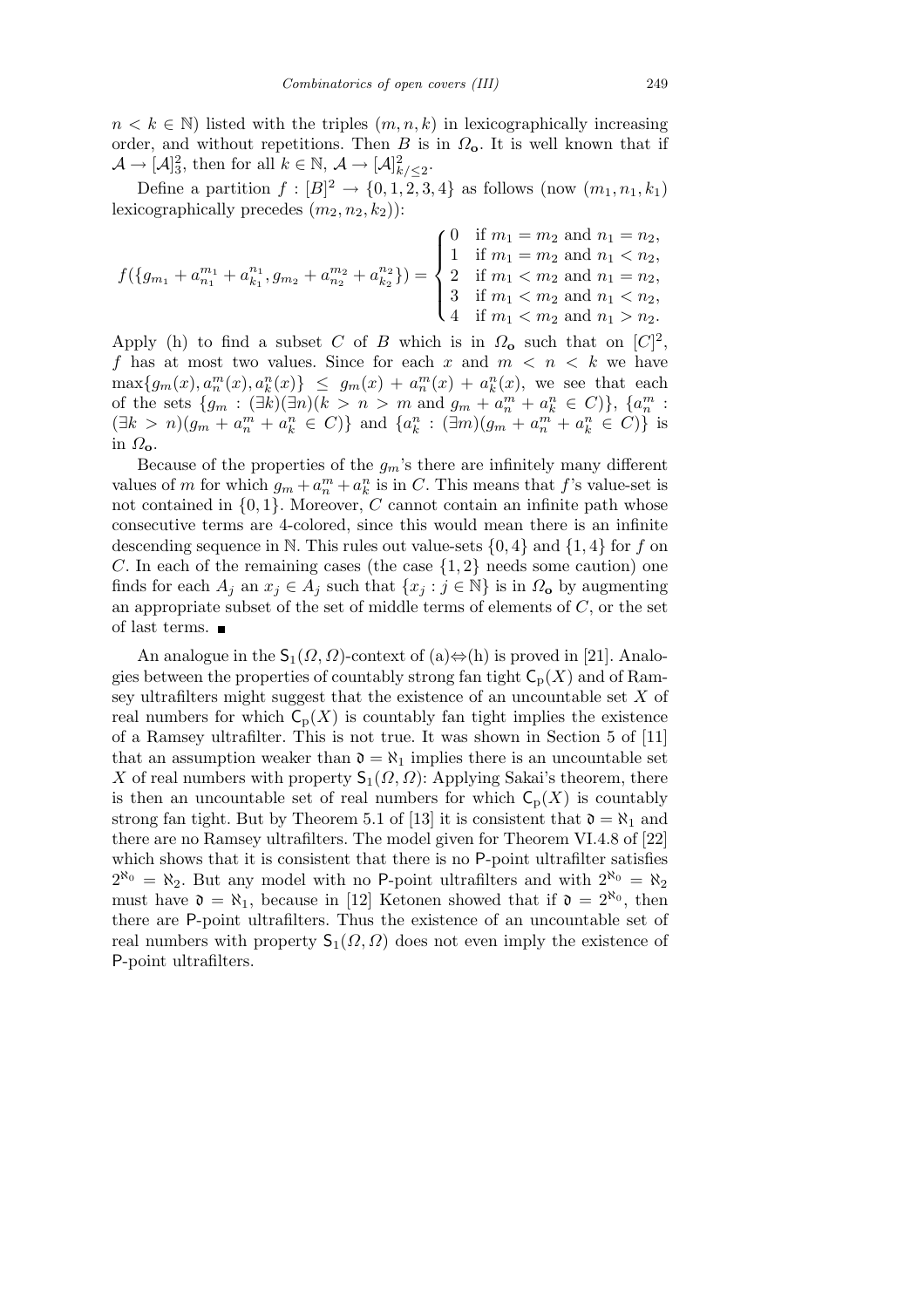The fact that the partition relation in (h) characterizes countable strong fan tightness for  $C_p(X)$ , but does not characterize Ramseyness of ultrafilters (a result of Blass' from [4]), is another indication that the relationship between countable strong fan tightness of spaces and Ramseyness of ultrafilters is not very close. It also indicates, as we shall see below, that Theorem 13 is more a theorem about the special countably tight spaces  $C_p(X)$  rather than about general countably tight spaces than one might at first expect.

**5.2.** *Countable strong fan tightness in*  $\mathsf{T}_1$ -spaces. If *Y* has countable tightness, then the following six implications hold at the nonisolated point *y*:

- 1. One has no winning strategy in  $G_1(\Omega_y, \Omega_y) \Rightarrow Y$  has countable strong fan tightness at *y*.
- 2. *Y* has countable strong fan tightness at  $y \Rightarrow \text{Ind}_1(\Omega_y, \Omega_y)$  ([9], Proposition 1.12).
- 3. Ind<sub>1</sub> $(\Omega_y, \Omega_y) \Rightarrow P(\Omega_y, \Omega_y)$  and  $Q(\Omega_y, \Omega_y)$ .
- 4.  $P(\Omega_y, \Omega_y)$  and  $Q(\Omega_y, \Omega_y) \Rightarrow$  for all *n* and *k*,  $\Omega_y \rightarrow (\Omega_y)_k^n$ .
- 5. For each *n* and  $k \Omega_y \to (\Omega_y)^n_k \Rightarrow \mathsf{C}_1(\Omega_y, \Omega_y)$ .
- 6. For each *n* and  $k \Omega_y \to (\Omega_y)_k^n \Rightarrow \Omega_y \to [\Omega_y]_3^2$ .

One can show that for countably tight spaces the converses of the implications in 2 and 3 hold while the implications in 1, 4 and 6 are *not* reversible. Moreover, for countably tight spaces the implication  $\Omega_y \to [\Omega_y]_3^2 \to$  $C_1(\Omega_y, \Omega_y)$  is not in general provable.

For 1: The referee found the following example, and kindly permitted me to include it in this paper. The example is of the form  $(Y, \tau_{J_3})$ . Moreover, the example is a countably *strong* fan tight space where One does not even have a winning strategy in the game  $G_{fin}(\Omega_{\infty}, \Omega_{\infty})$ . This illustrates for both the fan tightness game and the strong fan tightness game that in general the game does not characterize the selection property. Incidentally, this also illustrates that fan tight filters on N or strong fan tight filters on N are not  $P^+$ -filters or  $+$ -Ramsey filters respectively, as introduced by Laflamme in [14].

The idea is to first define a strategy for One, from it define the appropriate ideal which makes this strategy a winning strategy, and then to show that the resulting space is countably strong fan tight at  $\infty$ . First, let  $(Y_n : n \in \mathbb{N})$  be a partition of N into pairwise disjoint infinite sets. The strategy *F* is constructed such that:

- 1. For each finite sequence  $(T_1, \ldots, T_k)$  of finite nonempty subsets of N, each a subset of a different  $Y_t$ , there is an *i* with  $F(T_1, \ldots, T_k) = Y_i$ .
- 2. For each *i* there is a unique sequence  $(T_1, \ldots, T_k)$  of finite subsets of N with: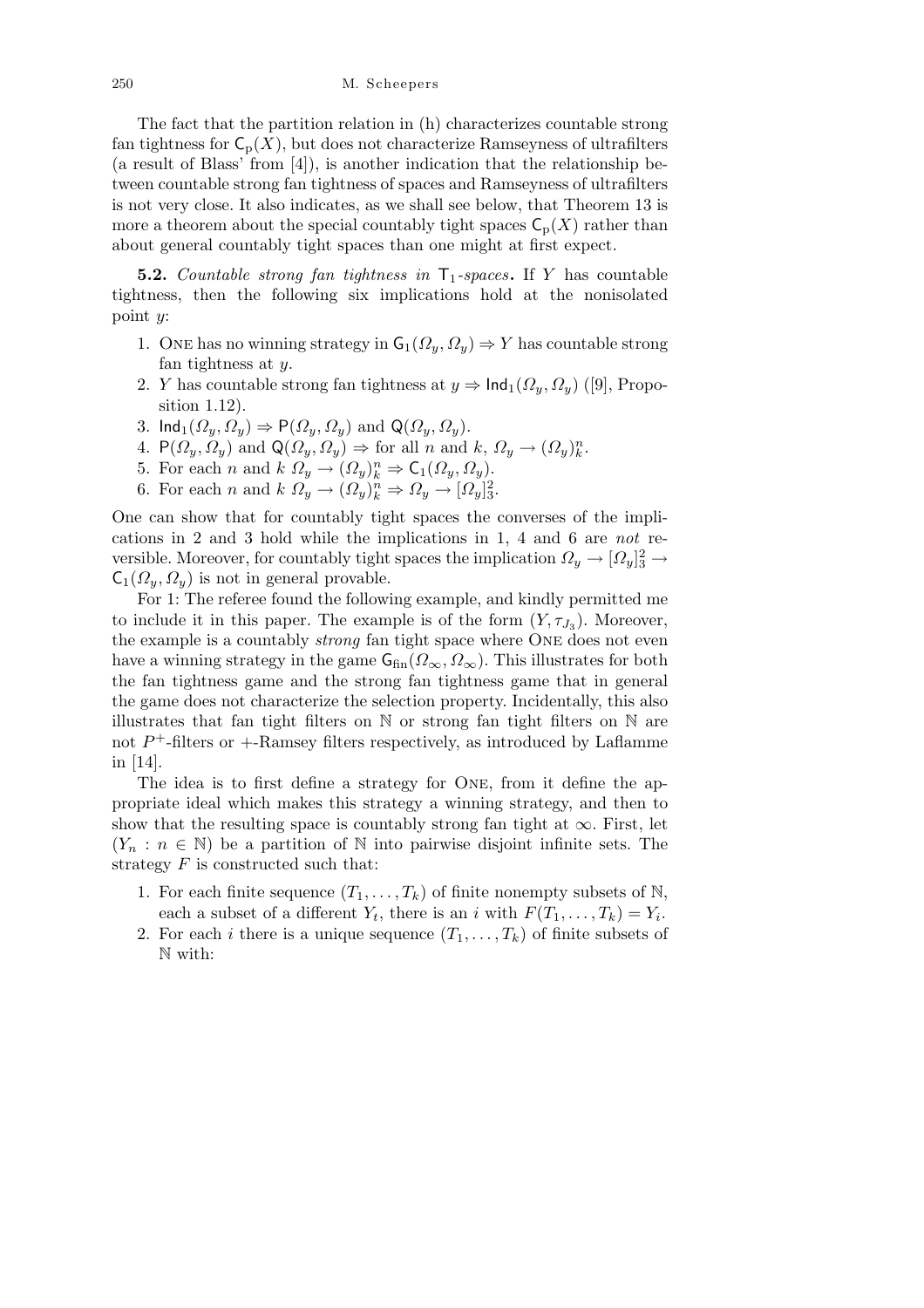- (a) each  $T_j$  a nonempty subset of some  $Y_{k_j}$ ,  $k_j \neq i$ ,
- (b) if  $j \neq m$ , then  $k_j \neq k_m$ , and
- (c)  $F(T_1, ..., T_k) = Y_i$ .

Since One may always replace a move (such as the empty set) of Two by a set properly containing it and pretend that this was actually Two's move, there is no loss in generality when we require that the domain of *F* be finite sequences whose terms are nonempty. One's first move will be  $F({1}),$ and if by inning *n*, Two has played  $T_1, \ldots, T_n$ , then ONE's  $(n + 1)$ th move will be  $F({1}, T_1, \ldots, T_n)$ .

For every play  $P := O_1, T_1, O_2, T_2, \ldots$  during which ONE used  $F$ , we put  $S(P) = \bigcup_{n \in \mathbb{N}} T_n$ . Let *J*<sub>3</sub> be the collection of  $X \subseteq \mathbb{N}$  such that there are finitely many plays  $P_1, \ldots, P_k$  during which ONE used  $F$ , such that  $X \subseteq \bigcup_{j \leq n} S(P_j)$ . One must check that *J*<sub>3</sub> is indeed a proper free ideal. The effect of  $\overline{2}$  is that during any play, Two never gets to choose a finite subset from any *Y<sup>i</sup>* from which a finite subset was chosen during an earlier inning; this implies properness of *J*3. Freeness is also easily checked.

By the definition of  $J_3$ , F is a winning strategy for ONE in  $\mathsf{G}_{\text{fin}}(\Omega_\infty,\Omega_\infty)$ . To see that the space  $(Y, \tau_{J_3})$  has countable strong fan tightness, consider a sequence  $(A_n : n \in \mathbb{N})$  from  $\Omega_\infty$ . Then no  $A_n$  is contained in  $J_3$ . To find a selector for the  $A_n$ 's, proceed as follows: First, for each  $j \in Y_1$  choose an  $a_j \in$ *A*<sub>*j*</sub>. If the set  $\{a_j : j \in Y_1\}$  is not in *J*<sub>3</sub>, we are done. Else, there are finitely many *F*-plays  $P_1, \ldots, P_n$  such that  $\{a_j : j \in Y_1\} \subseteq S(P_1) \cup \ldots \cup S(P_n)$ . Since  $S(P_1) \cup \ldots \cup S(P_n)$  meets each  $Y_j$  in a finite set, we then proceed to choose for each  $j \in Y_2$  an  $a_j \in A_j$  but outside  $S(P_1) \cup \ldots \cup S(P_n)$ , and so on.

For 4 the example  $(Y, \tau_{J_1})$  given after Theorem 11 illustrates the point.

For 6, Blass has used the Continuum Hypothesis in [4] to construct a weakly Ramsey ultrafilter which is not a Ramsey ultrafilter, i.e., an ultrafilter *U* on  $\mathbb N$  such that  $\mathcal U \to [\mathcal U]_3^2$ , but *U* does not satisfy  $\mathcal U \to (\mathcal U)_3^2$ . Let *J* be the set  $\{N \setminus X : X \in U\}$ . Then the topology  $\tau_J$  on  $Y = N \cup \{\infty\}$  is such that  $(Y, \tau_J)$  satisfies the following: for all  $k$ ,  $\Omega_{\infty} \to [\Omega_{\infty}]_{k/\leq 2}^2$ , but  $\Omega_{\infty} \to (\Omega_{\infty})_3^2$ . Blass showed that a weakly Ramsey ultrafilter is necessarily a P-point one. Thus, if  $C_1(\Omega_\infty, \Omega_\infty)$  were true, this would imply that *U* is also a Q-point ultrafilter, hence a Ramsey ultrafilter, contrary to its being only a weakly Ramsey ultrafilter.

PROBLEM 2. Find a countably tight space which illustrates that the im*plication in* 5 *is not reversible.*

PROBLEM 3. *Find a countably tight space which has property*  $C_1(\Omega_y, \Omega_y)$ , *but not property*  $\Omega_y \to [\Omega_y]_3^2$ .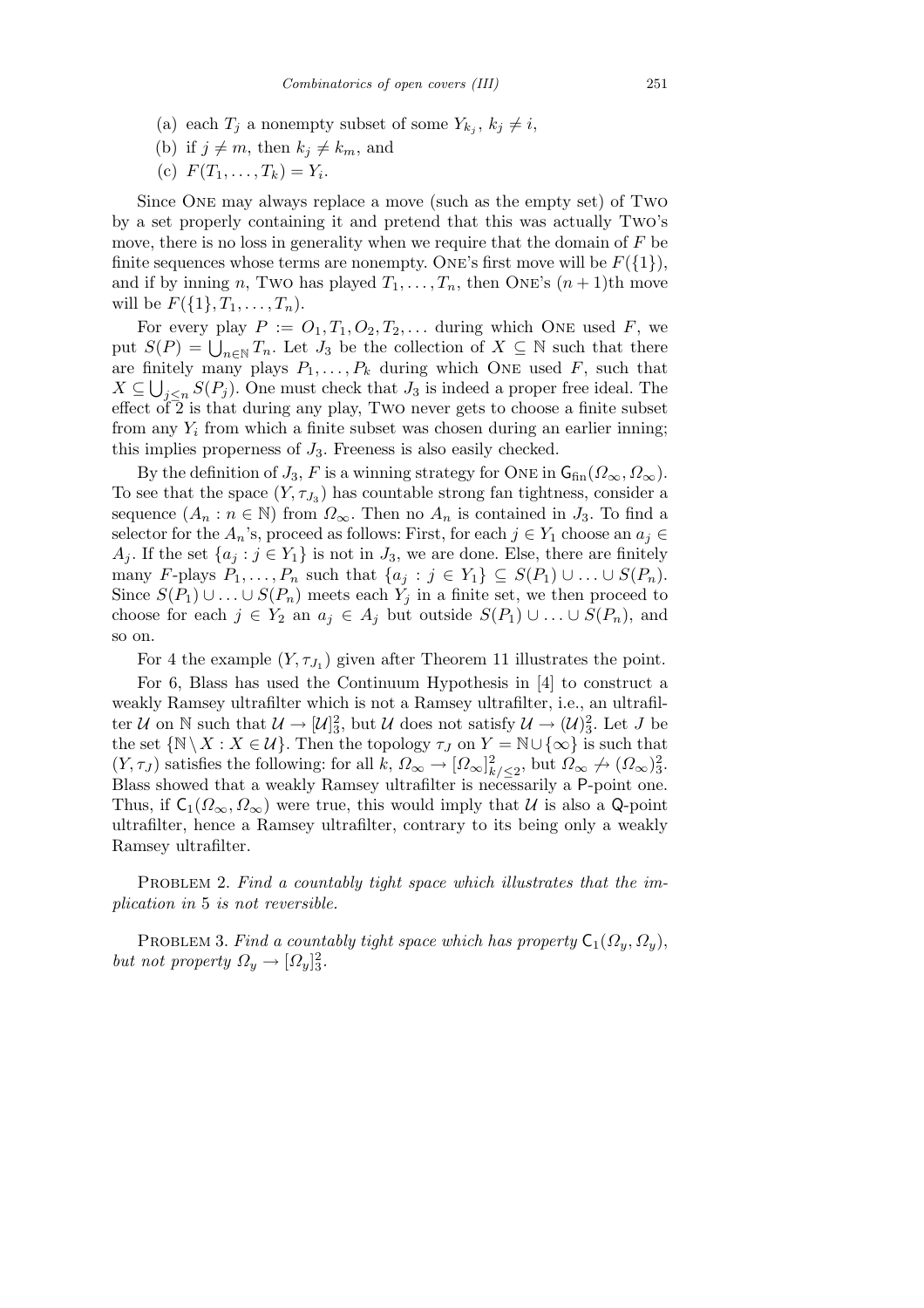It is not clear for which spaces *Y* of countable tightness a property from the list  $\{\Omega_y \to (\Omega_y)_2^2, \mathsf{C}_1(\Omega_y, \Omega_y), \mathsf{S}_1(\Omega_y, \Omega_y), \Omega_y \to [\Omega_y]_3^2\}$  implies that ONE has no winning strategy in  $G_1(\Omega_y, \Omega_y)$ . Here is a partial result in this direction. Let  $cov(\mathcal{M})$  denote the minimal number of first category sets needed to cover R.

THEOREM 13B. For an infinite cardinal  $\kappa$  the following are equivalent:

- (1) *κ <* cov(*M*)*.*
- (2) *For each*  $T_1$ -space *X* of countable tightness and for each  $y \in X$  such *that*  $\chi(X, y) = \kappa$ , One *has no winning strategy in*  $\mathsf{G}_1(\Omega_y, \Omega_y)$ .
- (3) For each  $T_1$ -space X of countable tightness, if y is an element of *X such that*  $\chi(X, y) = \kappa$ , *then X has countable strong fan tightness at y.*
- (4) For each  $\mathsf{T}_1$ -space X of countable tightness, if y is an element of X *such that*  $\chi(X, y) = \kappa$ , *then X has property*  $\text{Ind}_1(\Omega_y, \Omega_y)$ .
- (5) *For each*  $\mathsf{T}_1$ *-space X of countable tightness and for each*  $y \in X$  *with*  $\chi(X, y) = \kappa$ , *X has properties*  $P(\Omega_y, \Omega_y)$  *and*  $Q(\Omega_y, \Omega_y)$ *.*
- (6) *For each*  $T_1$ -space *X* of countable tightness and for each  $y \in X$  such *that*  $\chi(X, y) = \kappa$ , *for all*  $k$  *and*  $n$ ,  $\Omega_y \to (\Omega_y)_k^n$  *holds.*
- (7) *For each*  $\mathsf{T}_1$ *-space X of countable tightness and for each*  $y \in X$  *with*  $\chi(X, y) = \kappa$ , *X* has the property  $C_1(\Omega_y, \Omega_y)$ .
- (8) *For each*  $\mathsf{T}_1$ *-space X of countable tightness and for each*  $y \in X$  *with*  $\chi(X, y) = \kappa$ , *X* has the property  $\Omega_y \to [\Omega_y]_3^2$ .

P r o o f. We prove  $(1) \Rightarrow (2)$ ,  $(7) \Rightarrow (1)$  and  $(8) \Rightarrow (1)$ .

(1)⇒(2). Let *X* be a  $T_1$ -space of countable tightness and let *y* be an element of *X* such that  $\chi(X, y) = \kappa$ . Fix a neighborhood basis *B* of *y* of minimal cardinality and let  $\sigma$  be a strategy for ONE in  $G_1(\Omega_y, \Omega_y)$ .

Define a family of points  $a_{\tau}$ ,  $\tau$  a finite sequence of positive integers, as follows:  $(a_n : n \in \mathbb{N})$  is a bijective enumeration of ONE's first move,  $\sigma(\emptyset)$ . For the move  $a_{n_1}$  by Two,  $(a_{n_1,n}: n \in \mathbb{N})$  bijectively enumerates ONE's move  $\sigma(a_{n_1})$ . For the move  $a_{n_1,n_2}$  by Two,  $(a_{n_1,n_2,n}: n \in \mathbb{N})$  bijectively enumerates ONE's move  $\sigma(a_{n_1}, a_{n_1,n_2})$ , and so on.

For *B* in *B*, define  $S_B = \{f : \text{for each } n, a_{f(1),...,f(n)} \notin B\}$ . Then each  $S_B$  is closed and nowhere dense. By (1) there is an *f* not in any  $S_B$ ; fix one, say *f*. Then ONE loses the play  $\sigma(\emptyset), a_{f(1)}, \sigma(a_{f(1)}), a_{f(1),f(2)}$  $\sigma(a_{f(1)}, a_{f(1), f(2)})$ , . . .

 $(7) \Rightarrow (1)$ . Let *X* be a set of real numbers of cardinality *κ*. Then  $\chi(\mathsf{C}_{p}(X), \mathbf{o}) = |X| = \kappa$ , and so by (7),  $\mathsf{C}_{p}(X)$  has property  $\mathsf{C}_{1}(\Omega_{\mathbf{o}}, \Omega_{\mathbf{o}})$ . By Theorem 13 this implies that  $C_p(X)$  has countable strong fan tightness. By Sakai's theorem *X* has property  $S_1(\Omega, \Omega)$ . We have shown that (7) implies that every set of real numbers of cardinality  $\kappa$  has property  $\mathsf{S}_1(\Omega,\Omega)$ . By Theorem 4.8 of [11],  $\kappa < \text{cov}(\mathcal{M})$ .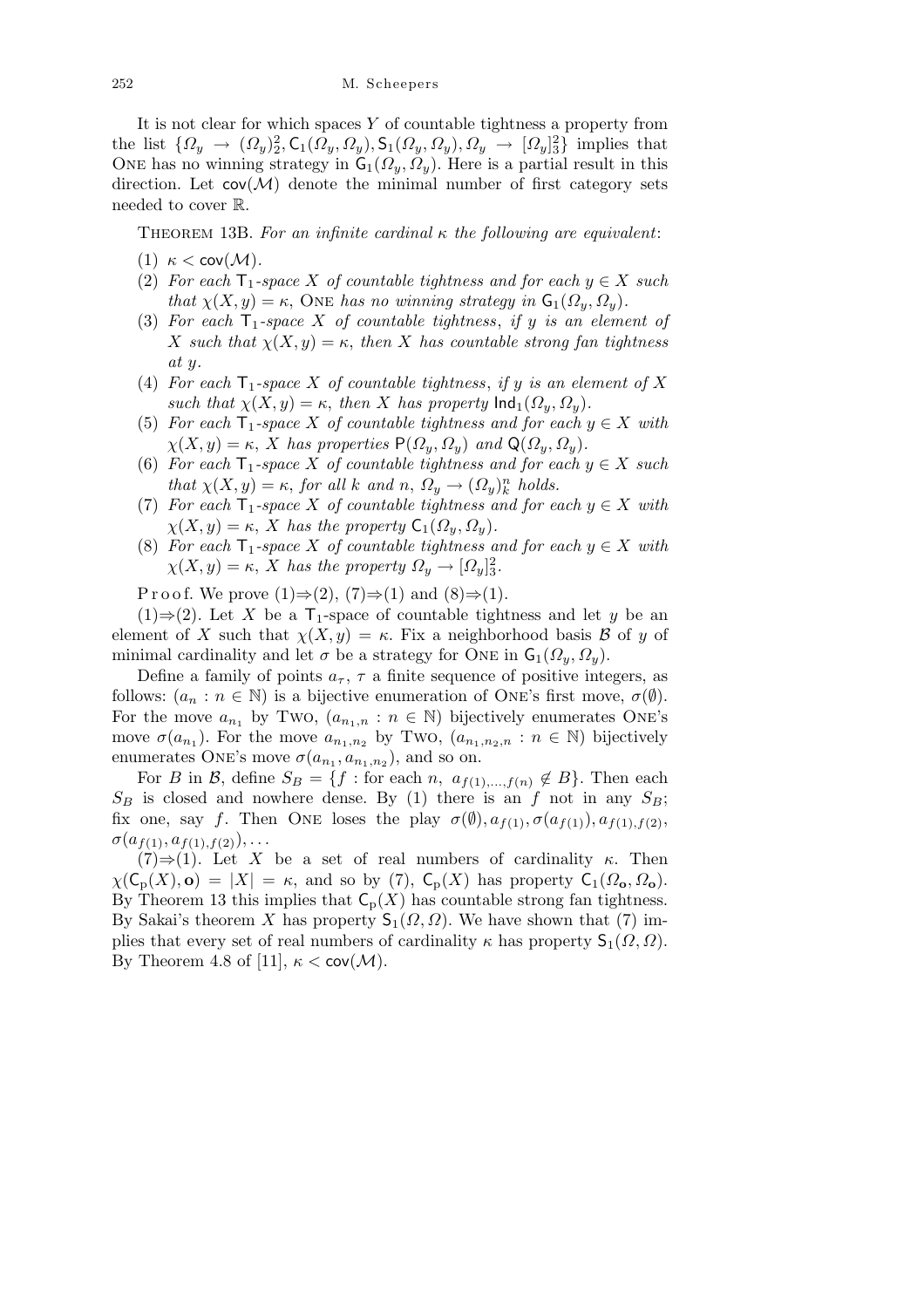$(8) \Rightarrow (1)$ . Let *X* be a set of real numbers of cardinality *κ*. Then in the T<sub>1</sub>-space  $C_p(X)$  we have  $\chi(C_p(X), o) = \kappa$ . By (8),  $C_p(X)$  satisfies  $\Omega_o \to$  $[\Omega_{\mathbf{o}}]_3^2$ . By Theorem 13 this implies that  $\mathsf{C}_p(X)$  has countable strong fan tightness. By Sakai's theorem *X* has property  $\mathsf{S}_1(\Omega,\Omega)$ . We have shown that (8) implies that every set of real numbers of cardinality  $\kappa$  has property  $\mathsf{S}_1(\Omega,\Omega)$ . By Theorem 4.8 of [11], *κ* < cov(*M*). ■

## **References**

- [1] A. V. A r k h a n g el' s ki˘ı, *Hurewicz spaces*, *analytic sets and fan tightness of function spaces*, Soviet Math. Dokl. 33 (1986), 396–399.
- [2] —, *Topological Function Spaces*, Kluwer, 1992.
- [3] J. E. B a umg artner and A. D. Taylor, *Partition theorems and ultrafilters*, Trans. Amer. Math. Soc. 241 (1978), 283–309.
- [4] A. Blass, *Ultrafilter mappings and their Dedekind cuts*, ibid. 188 (1974), 327–340.
- [5] D. Booth, *Ultrafilters on a countable set*, Ann. Math. Logic 2 (1970–71), 1–24.
- [6] P. E r d ˝o s, A. H a j n al and R. R a d o, *Partition relations for cardinal numbers*, Acta Math. Acad. Sci. Hungar. 16 (1965), 93–196.
- [7] F. Galvin, *Indeterminacy of point-open games*, Bull. Acad. Polon. Sci. Sér. Sci. Math. Astronom. Phys. 26 (1978), 445–448.
- [8] J. Gerlits and Zs. Nagy, *Some properties of*  $C(X)$ , *I*, Topology Appl. 14 (1982), 151–161.
- [9] S. Grigorieff, *Combinatorics on ideals and forcing*, Ann. Math. Logic 3 (1971), 363–394.
- [10] W. Hurewicz, *Über eine Verallgemeinerung des Borelschen Theorems*, Math. Z. 24 (1925), 401–421.
- [11] W. Just, A. W. Miller, M. Scheepers and P. J. Szeptycki, *The combinatorics of open covers II*, Topology Appl. 73 (1996), 241–266.
- [12] J. Ketonen, *On the existence of P-points*, Fund. Math. 92 (1976), 91-94.
- [13] K. Kunen, *Some points in βN*, Math. Proc. Cambridge Philos. Soc. 80 (1976), 385–398.
- [14] C. Laflamme, *Filter games and combinatorial properties of strategies*, in: Contemp. Math. 192, Amer. Math. Soc., 1996, 51–67.
- [15] A. R. D. Mathias, *Happy families*, Ann. Math. Logic 12 (1977), 59-111.
- [16] K. Menger, *Einige Überdeckungssätze der Punktmengenlehre*, Sitzungsber. Wien Abt. 2a Math. Astronom. Phys. Meteorol. Mech. 133 (1924), 421–444.
- [17] J. P awli k ow s ki, *Undetermined sets of point-open games*, Fund. Math. 144 (1994), 279–285.
- [18] F. Rothberger, *Eine Verschärfung der Eigenschaft C*, ibid. 30 (1938), 50–55.
- [19] M. Sakai, *Property* C" and function spaces, Proc. Amer. Math. Soc. 104 (1988), 917–919.
- [20] M. Scheepers, *Combinatorics of open covers I: Ramsey theory*, Topology Appl. 69 (1996), 31–62.
- [21] —, *Open covers and the square bracket partition relation*, Proc. Amer. Math. Soc., to appear.